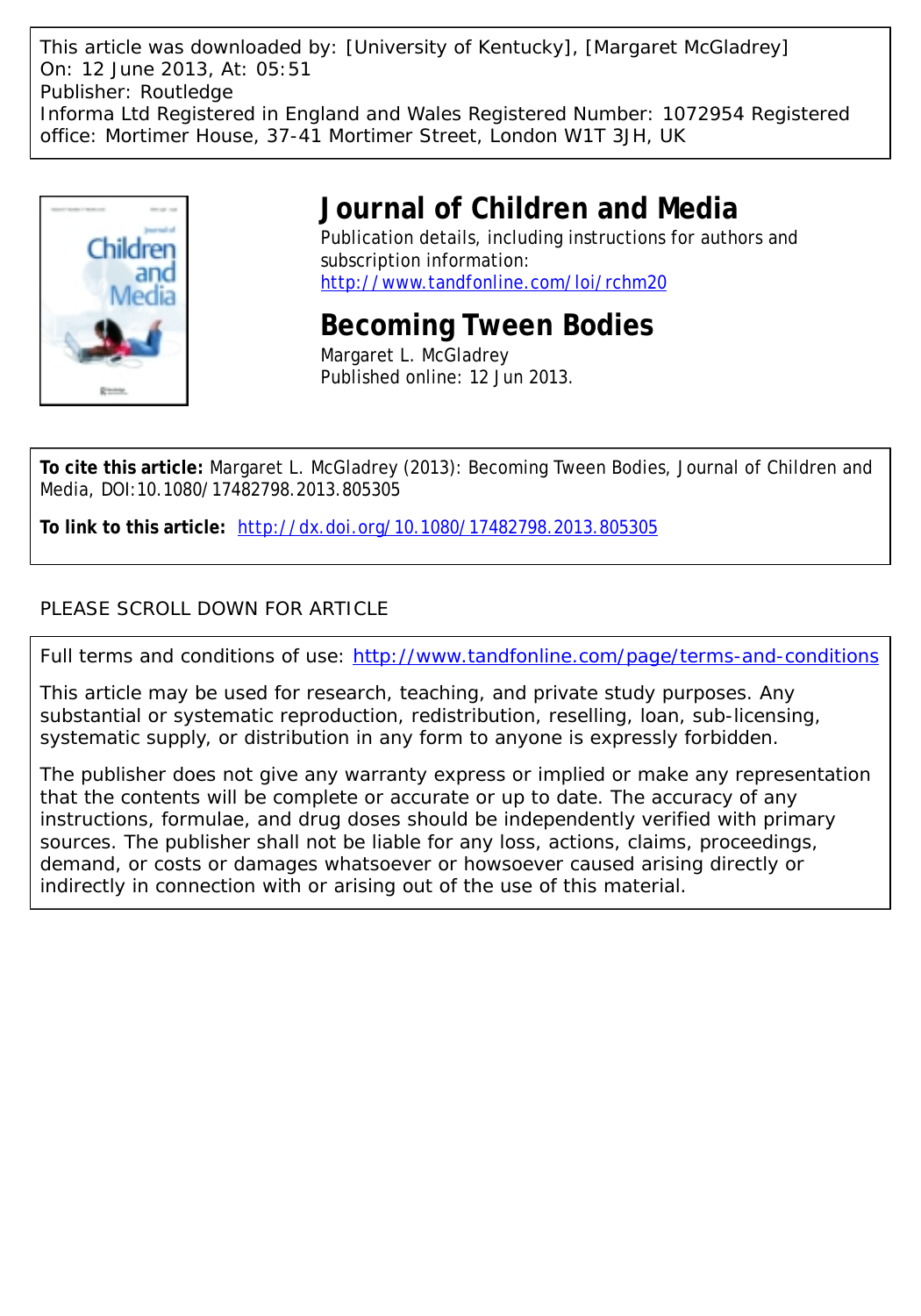

# BECOMING TWEEN BODIES What preadolescent girls in the US say about beauty, the "just-right ideal," and the "Disney Girls"

Margaret L. McGladrey

Preadolescent girls in the US consume more commercial media, much of which emphasizes a narrow conceptualization of ideal beauty, in more varied formats than any generation preceding them. This study used qualitative methods including participant-created photo collages, email diaries, and in-depth interviews to elicit information about how a racially and socioeconomically diverse group of 9- to 11-year-old US girls interacted with traditional and new media, envisioned the beauty ideal, and interpreted the need to subscribe to beauty and body maintenance practices. This analysis identified the contours of the "just-right ideal" to which girls aspire, the "Disney Girls" who embody it, and the complicated ways in which girls integrate the beauty practices prescribed by this ideal into their lives.

KEYWORDS beauty ideals; body image; tween; Girls' Studies; media reception; qualitative methods; neoliberalism; Disney

Marketing idealized beauty to young girls has become lucrative business. Sales of beauty products in the US Tween market were forecasted to reach more than \$8 billion by 2012 (Rose, 2008). Important work (e.g., McAllister 2007; Northrup & Liebler 2010) has examined what Hall (2001) might consider "encoded" media messages about beauty targeted toward preadolescent girls. However, scholarship on girls' interpretations and "decodings" of beauty images and messages, while significant, has focused on adolescent and young adult women (Bettie 2003; Bloustien 2003; Finders 1996; Mazzarella 2005; Pomerantz 2008; Zaslow 2009), with the exception of Chan's (2012) interviews with preadolescent girls in Hong Kong. Extending lines of inquiry about how older girls interpret beauty messages to preadolescent girls whose stages of cognitive (Piaget 1972) and psychosocial (Crain 2011) development are distinct from adolescents, this study used qualitative methods, including participant-generated collages, email diaries, and in-depth interviews, to explore how Millennial-generation girls between the ages of 9 and 11 from diverse racial and socioeconomic backgrounds decode, interpret, accept, modify, and reject beauty messages presented in US commercial media. Rather than treat upon wellestablished connections between media use and body image disturbances (see Levine & Harrison 2009, for a comprehensive review), the goal of this project was to analyze the conceptualizations of ideal beauty to which preadolescent girls aspire and to illuminate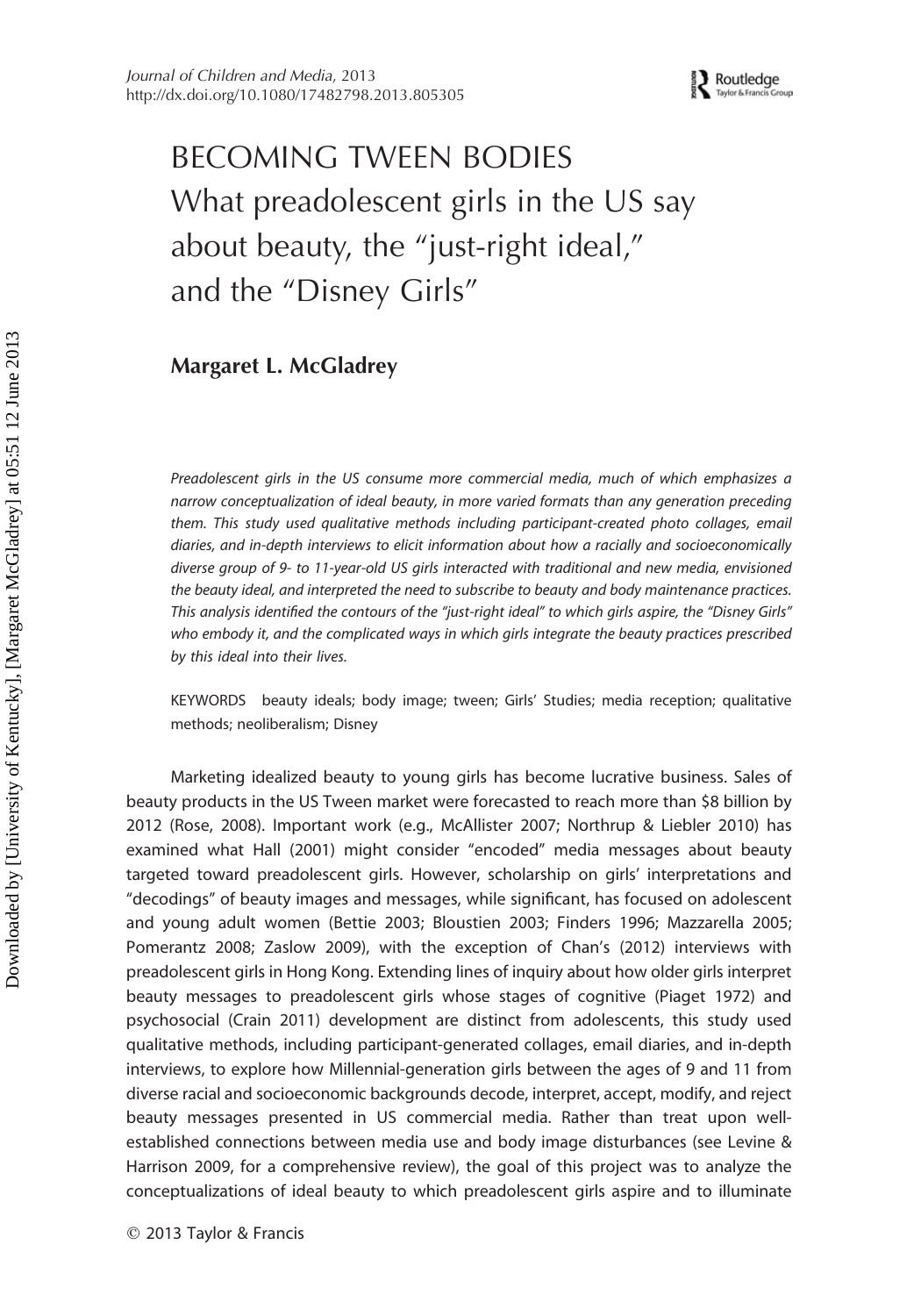whether and how girls interpret the lifestyles of the celebrities who embody this ideal as normative for their everyday behavior and prerequisite for social acceptance. The participants articulated what I termed a "just-right ideal," distinct from the "curvaceously thin ideal" that teenaged and young adult girls seek to emulate (Harrison 2003), and described a set of behaviors and purchases that they perceived as necessary to achieve this ideal. The findings of this study also contradicted the "moral panic" associated with protectionist stances toward young girls' media consumption (e.g., Levin & Kilbourne 2009; Orenstein 2011), as participants' multi-vocal interpretations of beauty messages countered the popular assumption that girls uniformly worship and desire the lifestyles of the celebrities whose images they perceive as ideal.

#### Neoliberal Girlhood and Beauty-based Governmentality

In recent years, Girls' Studies has moved toward more culturally oriented explorations of girlhood as a distinct period of identity formation (Mazzarella & Pecora 2007). For girls growing up in a neoliberal sociopolitical context, where it is not structural constraints but "good choices, effort, and ambition alone that are responsible for success that has come to separate the can-dos from the at-risks" (Harris 2004, p. 16), a central identity-formation project is the fashioning of a beautiful appearance and appropriately slender body. Currie, Kelly, and Pomerantz's (2009) book-length study involved an in-depth investigation of how teenaged girls conceptualize popularity, a key determinant of agency and self-worth in girls' social lives (p. 83). The authors' definition of popularity bears repeating in full:

As used by the girls in our study, "Popular" signals membership in the prized – and wellguarded – clique of an idealized girlhood that meets the standards of "emphasized femininity." Across different school contexts, only girls who were pretty, not fat, attractive, and attracted to boys could ever hope to gain membership in the Popular clique. As a "universalized" standard, it cut across class and racialized divisions. (2009, p. 94)

Unsurprisingly, this description mirrors what Harrison (2003) termed the "curvaceously thin ideal" woman manifest throughout US commercial media in the form of Victoria's Secret and Playboy models as well as women in children's media content such as the Disney Princesses and Barbie, who has a 36-inch bust, a 24-inch waist, and 36-inch hips while wearing a size 4 (hips), size 2 (waist), and a size 10 (bust). Maintaining this ideal requires a costly regimen of beauty products, making the girl embodying this appearance the ideal neoliberal subject (Gill 2007).

In this way, the self-objectification implied in the formation of neoliberal subjectivities parallels the Foucauldian notion of governmentality, which may be defined as the training of citizens through informal cultural pedagogies such as commercial media to consider themselves in the third-person so that they might control, govern, and discipline themselves to relieve the government of the burden of doing so (Gill 2007). Processes of internalizing the other's gaze are also intimately linked to the neoliberal economy as a means to provide instruction in the consumptive practices associated with beauty and body maintenance. Wolf (1992) described this form of beauty-based governmentality in terms of an ever-expanding gulf between one's actual physical form and the ideal, the closing of which is highly lucrative business.

Advertisers have taken advantage of these discourses in order to manufacture a lucrative market segment: the "Tween." Cook and Kaiser (2004) introduced the concept of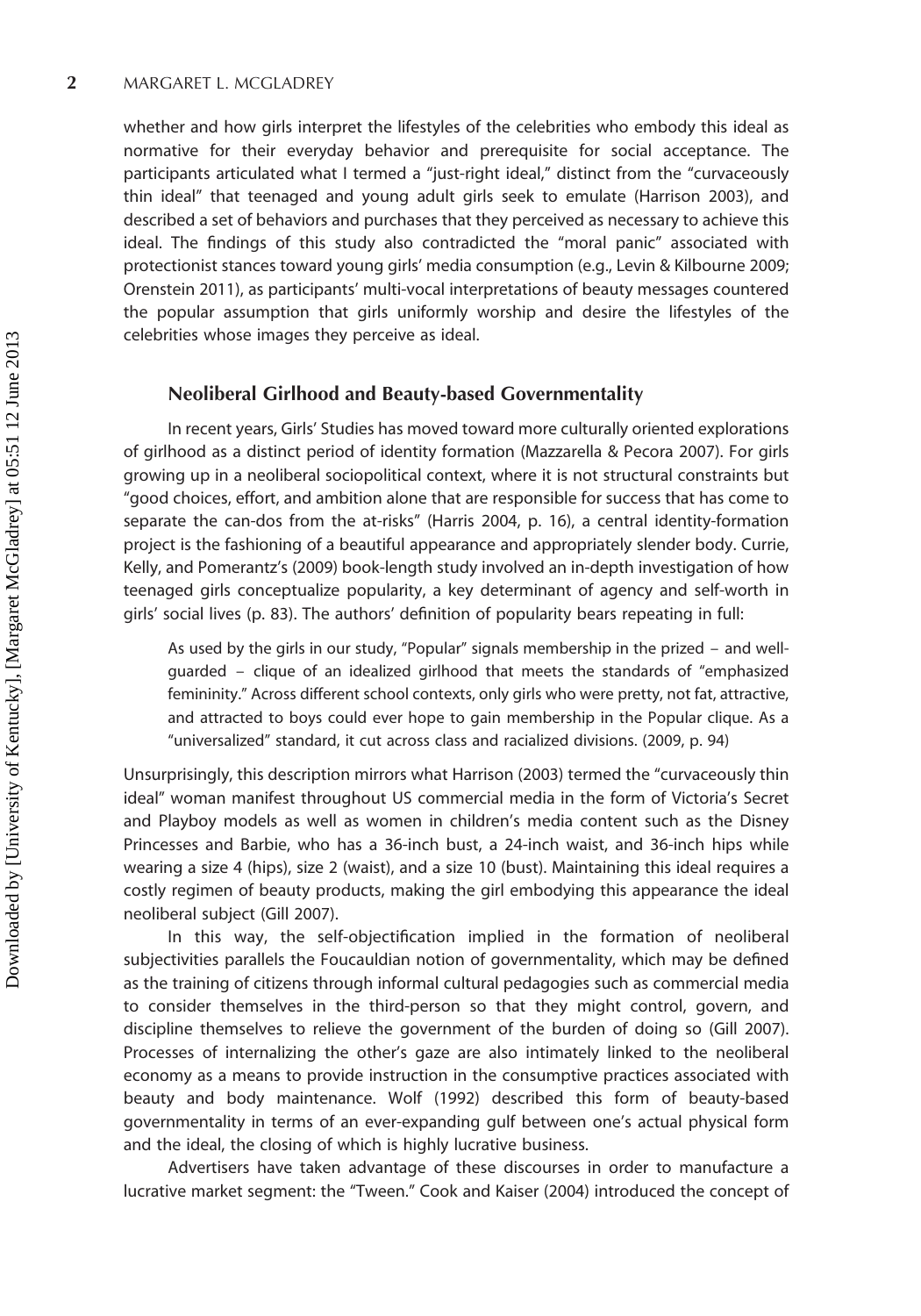"anticipatory enculturation" to teenagerdom to describe the age ambiguity, forwardlooking nature, and "in-betweenness" of the Tween market, which results from "the tension between trying to meet girls' ever-pressing demands for a sense of autonomy and personhood (i.e., encoded in looking 'older') and yet 'keeping' them in the Tween category and store" (Cook & Kaiser 2004, p. 219). Anticipatory enculturation encourages Tweens to experiment with the beauty products and consumption practices that advertisers prescribe for teen girls, allowing retailers to groom a group of new consumers who are responsible for billions of dollars in purchases per year.

## Theorizing Body-Image Relations

Previous communication and psychological research has drawn upon a variety of theories to explain how women and girls interact with these messages and images about beauty: social comparison theory (e.g., Northrup & Liebler 2010); cultivation theory (e.g., Harrison 2003); media priming (e.g., Aubrey, Henson, Hopper, & Smith, 2009); selfdiscrepancy theory (e.g., Harrison 2001); objectification theory (Fredrickson & Roberts 1997), and appearance schemas (e.g., Sinton & Birch 2006). Each of these theories relies upon a causal, linear model of subject-object relations in which effects flow in one direction, with externally produced images and messages exerting influence over internal processes of self-body relations.

Such explanations leave no room for the possibility that mediated images of women's bodies derive meaning from subjects' interpretations of them, and women and girls come to know their own bodies through their reflections in images. Just as "one is not born, but rather becomes, a woman" (De Beauvoir, 1972/1949, p. 267), bodies are not born, but rather become through their interactions with images. Drawing upon Deleuze's philosophy of the body-asprocess, feminist media scholar Coleman (2008) argued, "A body is not a human subject who has relations with images, but rather a body is the relation between what conventional philosophy has called a human subject and images" (p. 168). One's own body cannot be seen in its totality while one inhabits it; humans require images as referents to how their bodies actually appear from the outside. Similarly, the bodies of others cannot be felt or experienced from within, but only seen from an external vantage point. It is not the image or the body in isolation or in linear relation, then, but the dialogic interaction between the image and the body that forms a woman's body consciousness, and this body-image relationship is constantly transforming and evolving within particular contexts.

As such, empirical research on the ways in which women and girls interpret beauty messages benefits from considering broader questions about the processes by which human bodies and media images interact. As Coleman (2008) asserted, "if relations with images constitute bodies, a focus of feminist research should be on how bodies are experienced through images and on how these experiences limit or extend the becoming of bodies" (p. 164). Qualitative methods are particularly useful in addressing these questions because they concern the exploration of the meanings women and girls ascribe to their experiences with media images and the *processes* by which women and girls' relationships with these images evolve (Maxwell 1998, p. 75). Following this line of thinking, the research questions for this study include:

- RQ1: What sources of new and traditional media do girls use?
- RQ2: How do preadolescent girls interpret idealized images of the female body in the media?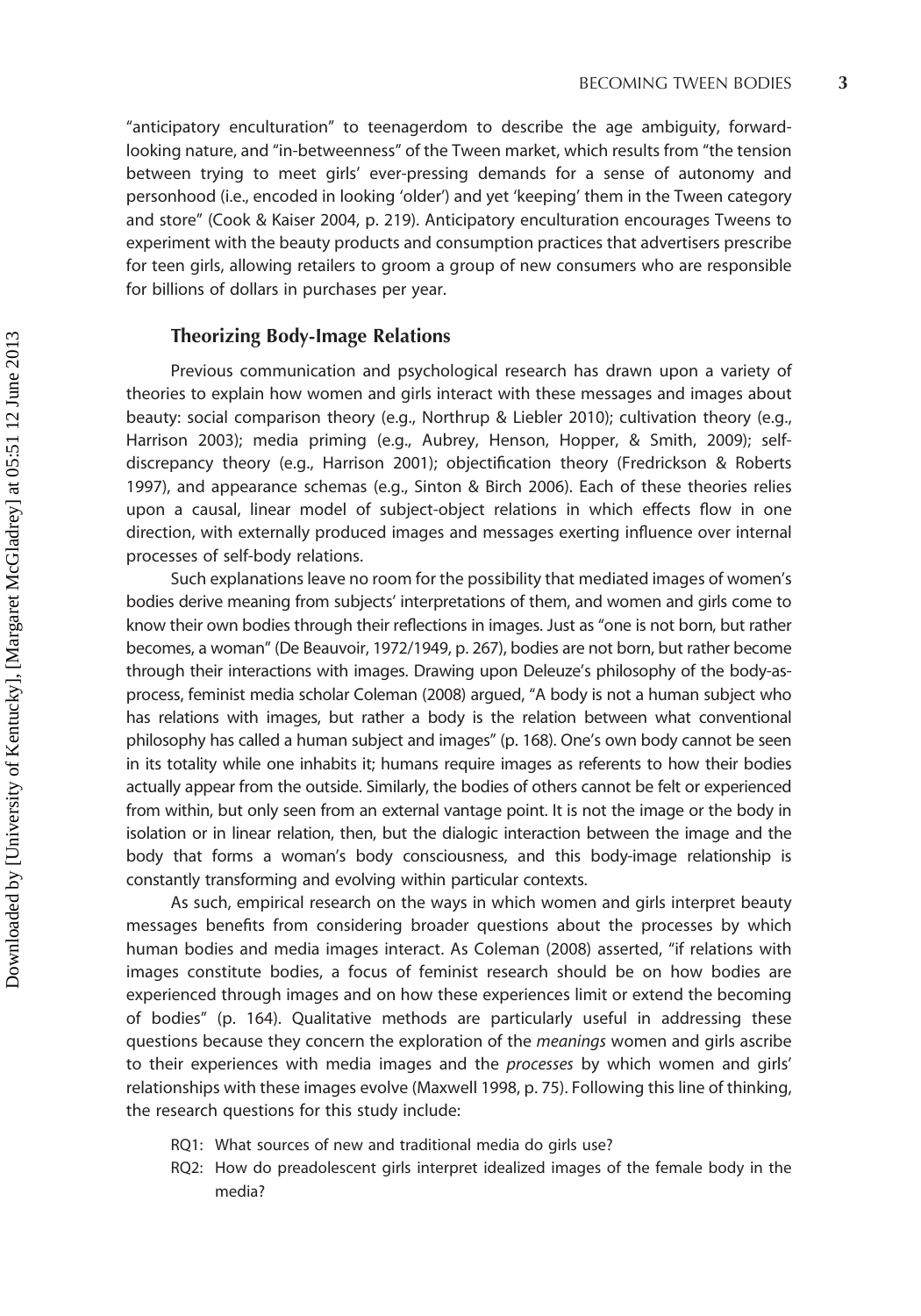RQ3: How do girls' interpretations of beauty images and messages affect their perspectives and behaviors?

#### The Participants

Participants in the study included a racially and socioeconomically diverse group of twenty-two girls between the ages of 9 and 11 who were in grades 4 and 5 from Junior troops of Girl Scouts in Central Kentucky. Although it might be assumed that participants recruited from an organization like the Girl Scouts would be primarily middle-class and White, the sample of girls recruited for this study represented more racial diversity than the population of Fayette County, as four of the twenty-two participants identified as Black/African-American (18 per cent of the sample) compared with the 2009 population estimate that 13.5 per cent of this county's population is Black (University of Louisville Kentucky State Data Center, 2010), and two girls self-identified as being of mixed racial heritage. The girls also came from a wide range of socioeconomic backgrounds, and some girls had two parents who worked outside the home, some had fathers who worked while their mothers stayed home, and some lived in single-mother homes or with their grandparents. As an incentive to participate in the study, girls received a "Girls Voices" merit patch from their local council and a full-color "mini-magazine" that I designed using the girls' collages, quotes, and pseudonyms so that they could access the research findings in a format that was easy and fun for them to explore.

#### **Methods**

Tammivaara and Enright (1986) asserted that children have membership in at least two cultures: one of their making with their peers and one created by adults. Just as children hold dual citizenship in adult and child worlds and can move seamlessly between the two, adult researchers can strive to modify aspects of their self-presentation "so that if they are not perceived as children, they may be perceived as out-of-the-ordinary adults" (Tammivaara & Enright 1986, p. 229). Toward the goal of being perceived as an out-of-theordinary adult, I built rapport during interviews by demonstrating a familiarity with girls' media culture, referencing my knowledge of Tween celebrities like Katy Perry, Miley Cyrus, Selena Gomez, and Justin Bieber. Because I was only 15 years older than the girls at the time of data collection, I could match the tone and cadence of my vernacular to the girls' by peppering my speech with words such "like," "totally," "cool," and "you know" as well as speaking in a higher pitched voice and at a faster pace than I normally do. My adoption of the out-of-the-ordinary adult role seemed to be effective because at the end of their interviews, several of the girls wanted to know my true age. Despite the inevitability of power differentials between adult researchers and child informants, my conscious adoption of the out-of-the-ordinary adult role indicated to my participants that I was interested in understanding what they truly thought about their own media environments rather than in being told what they think typical adults want to hear.

The first phase of the study involved conducting one-on-one orientation interviews with the participants, in which I spoke with each girl for 45 to 60 minutes about her relationships with the media and with her body. Many of the questions for this initial interview consisted of items from commonly used psychological scales modified to serve as a qualitative interview guide. These questions measured self-objectification using the Objectified Relationship with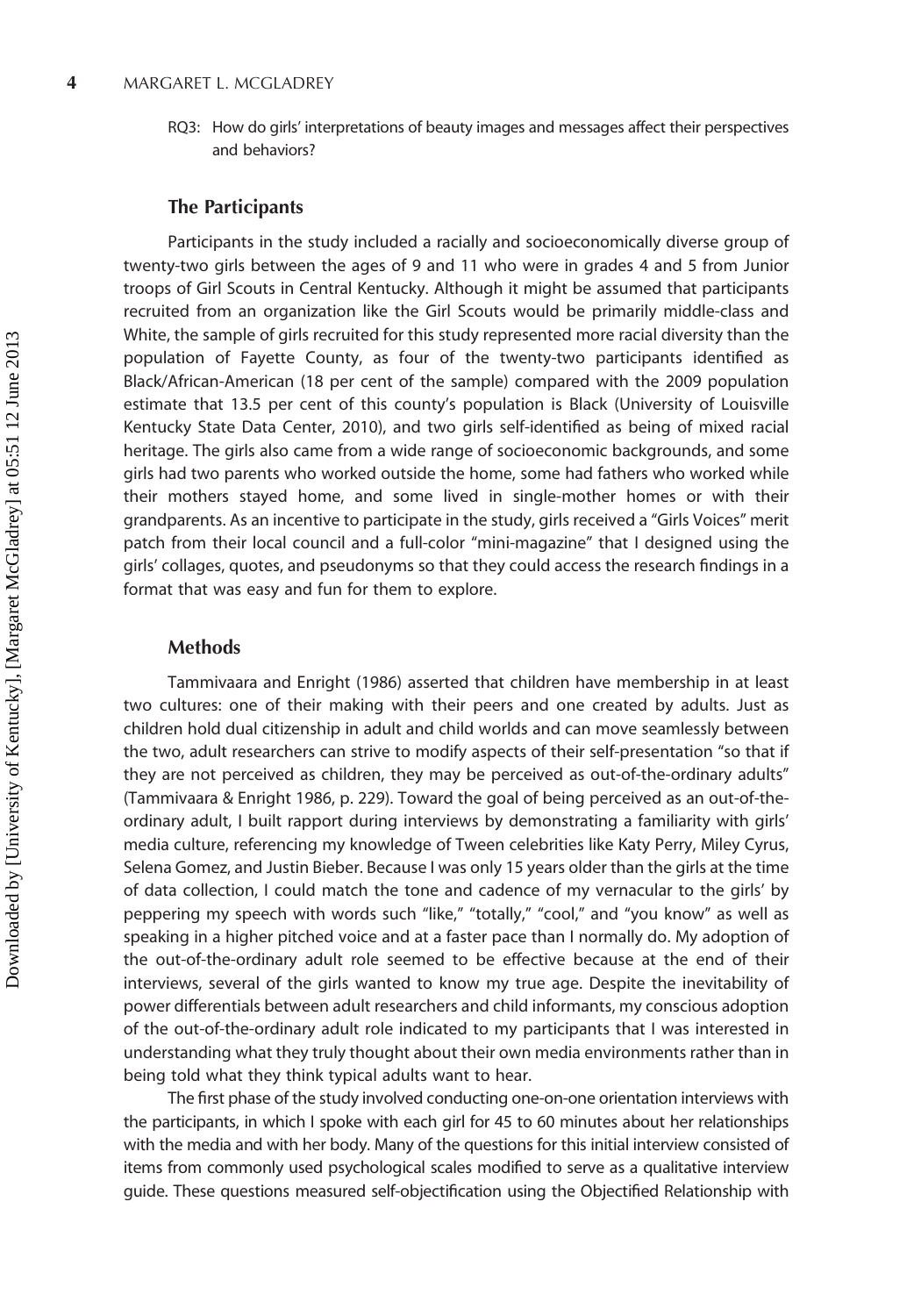the Body subscale of the Adolescent Femininity Ideology Scale (Tolman & Porche 2000); body surveillance using the Surveillance subscale of the Objectified Body Consciousness Scale for Youth (Lindberg, Hyde, & McKinley, 2006); and eating attitudes and dieting behaviors using the Children's Eating Attitudes Test (Maloney, McGuire, Daniels, & Specker, 1989). Other questions included basic demographics such as age, gender, race, and family characteristics. Finally, I offered basic training in computer-based collaging techniques using a laptop computer to demonstrate how to work with Internet browsers and search engines to gather images and PowerPoint to create photo collages. The participants also had the option to use scissors and glue to create the collage if they preferred. As in Currie et al. (2009), girls were asked during the initial interview to select their own pseudonyms.

After the initial interview, the participants developed weekly email diary entries submitted via Qualtrics for a 6-week period describing their interactions with images of women and girls in online, televised, and print media contexts. Psychological researchers (Swim, Hyers, Cohen, & Ferguson, 2001) have employed diary methods to study experiences of sexism in college-aged populations, finding the diary method to be more accurate than retrospective methods like surveys and interviews in capturing the everyday and easily forgotten incidents of sexism (Swim et al., 2001, p. 32). Hessler et al. (2003) introduced email diaries as the main data-gathering tool in a qualitative study of adolescent risk behavior. For the first weekly entry, girls were asked questions about how much time they spent with different types of media during a typical day and what types of content they typically use. For every subsequent weekly entry, girls were asked to identify images of women and girls that they had encountered online, on television, and in print throughout the week and describe their interpretations of these images by responding to open-ended questions, as in Swim et al. (2001) diary method. Every week, I emailed the participants a link to the diary form from a Gmail address used exclusively for this study, allowing me to store their responses securely on the Qualtrics server.

The study asked girls not only to report what media they used and respond to questions about how these media made them feel but also to create collages that reconfigure media images in ways that were meaningful to them. According to Whiting (2009), the photo collage technique is beneficial in terms of providing children with an enjoyable means to convey their thoughts and emotions as well as eliciting different perspectives than methods that focus on the spoken or written word. Throughout the email diary phase, the girls were asked to select between ten and twenty images of women and girls, from any print or digital media source of their choosing, and then put them together into a collage, using either PowerPoint or scissors and glue to display the images in any way they saw fit.

After completing their sixth email diary and the photo collage, the girls participated in a 15- to 30-minute follow-up interview using the Zaltman Metaphor Elicitation Technique (ZMET), in which we explored the girls' thoughts and feelings about the images they collaged as well as their diary entries. Lindlof and Taylor (2002) recommended following the diary period with interviews to allow participants to clarify the contexts, motives, and consequences of their entries. The ZMET has been used in studies in which children served as participants (El-Bassiouny, Taher, & Abou Aish, 2008, p. 8), including in the design of the new Children's Hospital of Pittsburgh (Bilec et al., 2009). The ZMET employed in this interview involved five steps (Coulter, Zaltman, & Coulter, 2001):

(1) Storytelling. Participants were asked to describe how each picture related to her impressions of women's bodies in the media in narrative form.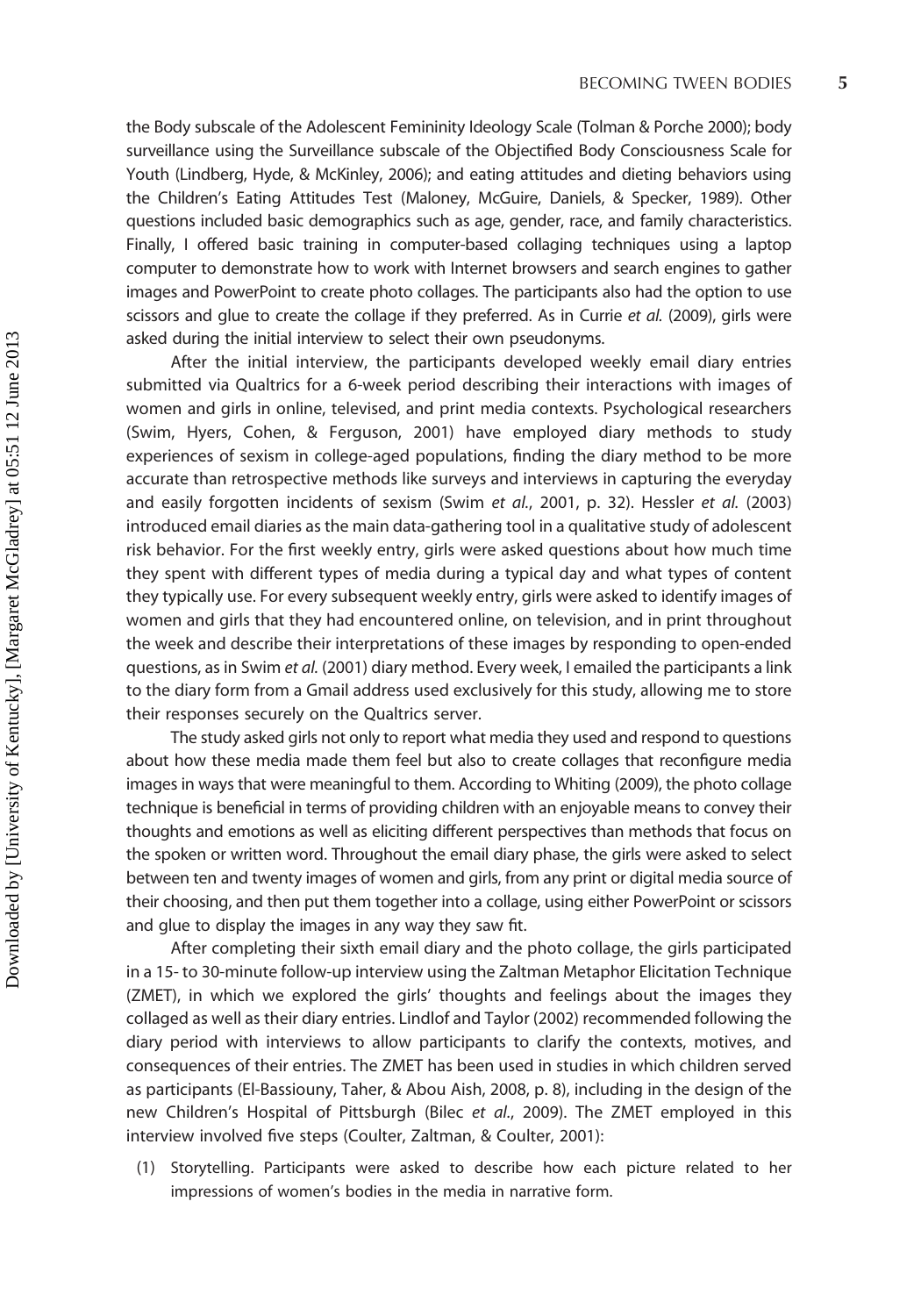- (2) Missed images. Participants were asked about whether they had any impressions about women's bodies in the media for which they could not find an appropriate image. Participants then discussed the impression and described an image that would illustrate that impression.
- (3) Construct elicitation. The participants were asked to select three images that "stuck out" to them and describe how any two of the images they selected are similar yet different from the third in terms of how they portray women's bodies.
- (4) Sensory images. The participants were asked to use taste, touch, smell, sound, color, and emotional feeling to describe their responses to the images of women's bodies in their collages.
- (5) The summary image. The participants selected the single image or group of images that best described their overall opinions of the portrayal of women's bodies in the media and explain how the image represented their thoughts and feelings. The participants could also describe how they might want to alter the image(s) to better correspond to their overall impressions.

Taken together, the weekly email diary entries and ZMET interview on the girls' collages created a multifaceted bricolage of how participants interacted with and interpreted media images and messages about women's bodies. Although extensive qualitative data were collected regarding girls' interpersonal discursive environments on the topic of body image as well as their personal relationships with their own bodies and with food/exercise, the following discussion and analysis of this study's findings draws from the initial interviews, follow-up interviews, collages, and email diaries to focus on girls' interpretations of beauty images in the media.

## Girls' Media Environments

The data collected regarding the amount of time girls spent interacting with the media was self-reported by the girls in their initial email diaries, which might cast doubts regarding the accuracy of their reporting. For example, some girls thought that they spend 15 *þ* hours with the media on weekdays, which seems highly improbable given their school and family schedules. The email diary questions did not account for "media multitasking" (e.g., listening to music online, watching movies on television), which could explain to some degree the unrealistically high number of hours girls reported spending using media, as girls may have double-reported their media use. However, the media use data provided meaningful evidence of the relative importance of various media to participants, as measured by perceived amounts of time they spent with television, magazines, music, computers, video games, movies, and non-school books. The data indicated that in general, girls spent more time with the media on weekend days than weekdays and spent less time with magazines, video games, movies, and non-school books than they did with television, music, and computers/online activities, although the data suggested that girls typically watch a movie on weekend days.

Girls were also asked in their first email diaries to report their three favorite types of content for each medium. Eighteen girls mentioned either the Disney channel or specific Disney channel programs or both as a type of television that they typically watch. Nickelodeon (or Nick) channel programming was also popular among participants. In terms of specific programs, iCarly on Nick and Wizards of Waverly Place on Disney were the most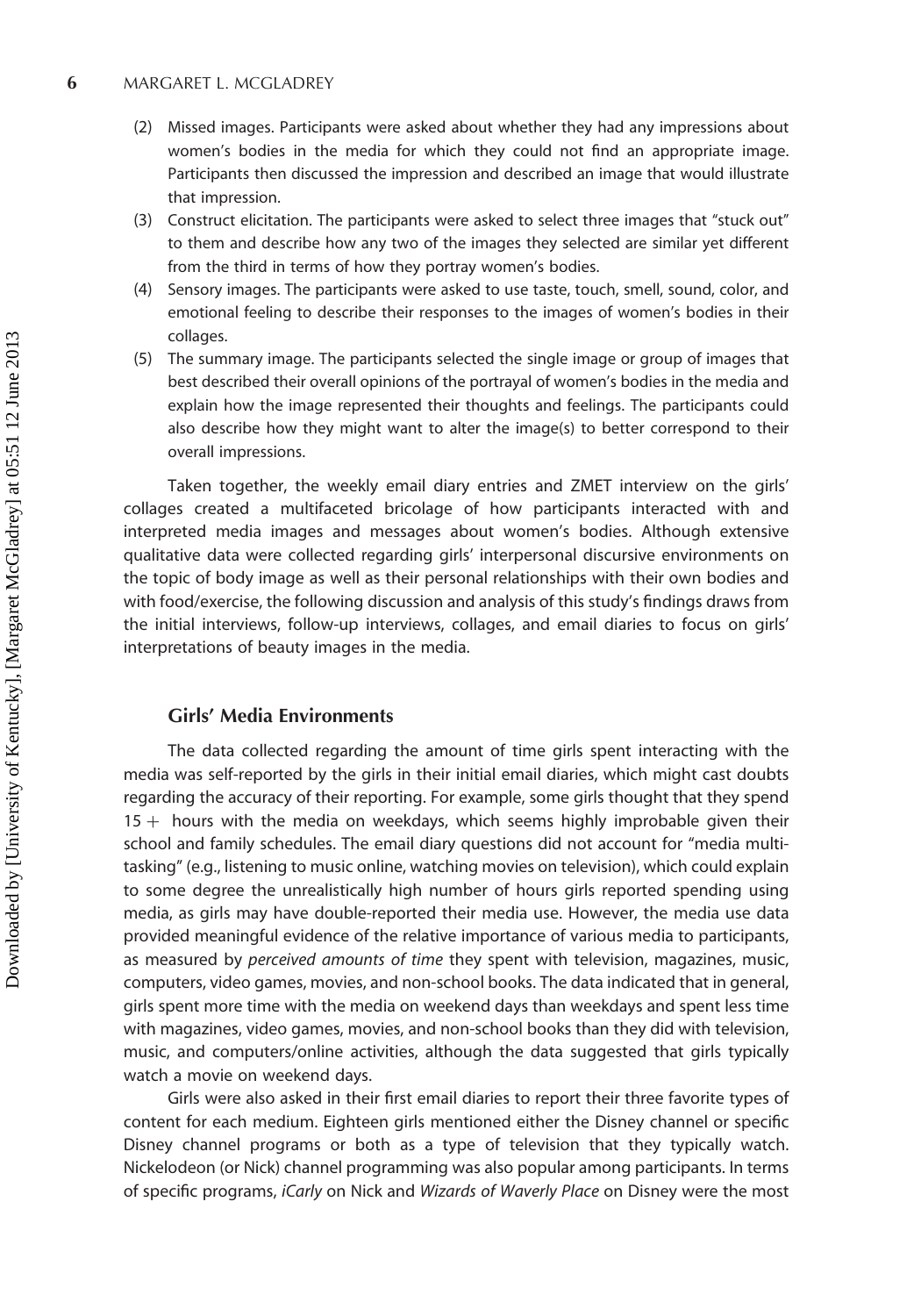frequently watched among participants. Magazines were not frequently used among this group of preadolescent girls. Several girls could not list even one example of a magazine that they read. Music was very popular among the girls in this study, and several favorite artists emerged from the data, including Taylor Swift, Selena Gomez, and Miley Cyrus. Computers and online gaming were also frequent past-times for participants. The clear favorite website of girls in this study was Webkinz, a virtual community of pet animal avatars; other gaming and virtual play sites included Coolmath Games, Club Penguin, Wizards101, and Primary Games. Girls allocated some portion of their time with the media to playing video games, especially games on the Wii console. Most girls watched at least one movie on the weekends, and the Harry Potter series dominated the girls' list of favorite non-school books as well as their list of favorite movies.

## What is Ideal? Curvaceously Thin vs. Just-Right

Participants in this study articulated what I termed a "just-right ideal" with two defining attributes: a normative body shape and a "pretty" self-presentation. In contrast to the curvaceously thin ideal that prescribes extreme thinness with the exception of a large bustline, the girls in this study expressed that girls should have the "right" shape, which according to Taylor is "not underweight, not overweight." Brittany defined the appearance of the perfect girl in terms of her clothing size, saying, "She'd be like my sister, like a size 7, not a size 2." The "just-right ideal" involves striking the perfect balance between being what Kam called "unhealthy thin" and being overweight or "fat," which girls associated with dire social and health consequences. Unlike the curvaceously thin ideal, which assumes that losing weight is always women's goal, the just-right ideal frames thinness in relative terms, as girls who perceived themselves as being heavier than normal (e.g., Crystal, Dawn, and Christina) desired to be thinner and girls who perceived themselves as being thinner than normal (e.g., JBear and Taylor) desired to be heavier. The girls' preoccupation with a normative body shape and size for their age highlights the centrality of "fitting in" to preadolescents, for whom peer acceptance is vital to both their body image and self-esteem.

According to the participants, a girl who has achieved the just-right ideal is also "pretty," which girls associated with a particular set of consumptive practices and behavioral habits, such as buying attractive clothes that match, using makeup, eating and exercising enough (but not too much), brushing their hair, and having clear skin. McKinze8 said, "She would have like stuff that matched with her clothes. And she would just have pretty clothes and hair. And it would always be brushed." Kam concurred, "People who look really good have hair that isn't a huge mess, their teeth aren't really yellow, it's white. Their skin isn't all messed up." Isabelle thought that in order to look like Miley Cyrus, "Girls would wear lots of makeup and buy really pretty and popular clothes. They will beg for stuff that they really want that is really cool." Some girls used new media to pursue knowledge about how to employ beauty practices such as makeup application. Erica watched makeup tutorials posted by a young woman named Blair on her "juicystar07" You Tube channel. Of Blair, Erica said, "Sometimes I kind of wish I was her, because she's really, really pretty and she's really nice."

Other girls expressed skepticism about using makeup in order to realize the kind of prettiness prescribed by the just-right ideal. For example, Isabelle said:

I do kind of want to wear makeup and stuff. But I think it should be, it should be sometimes not just always 'picture makeup' all the time ... Cuz some of the pictures it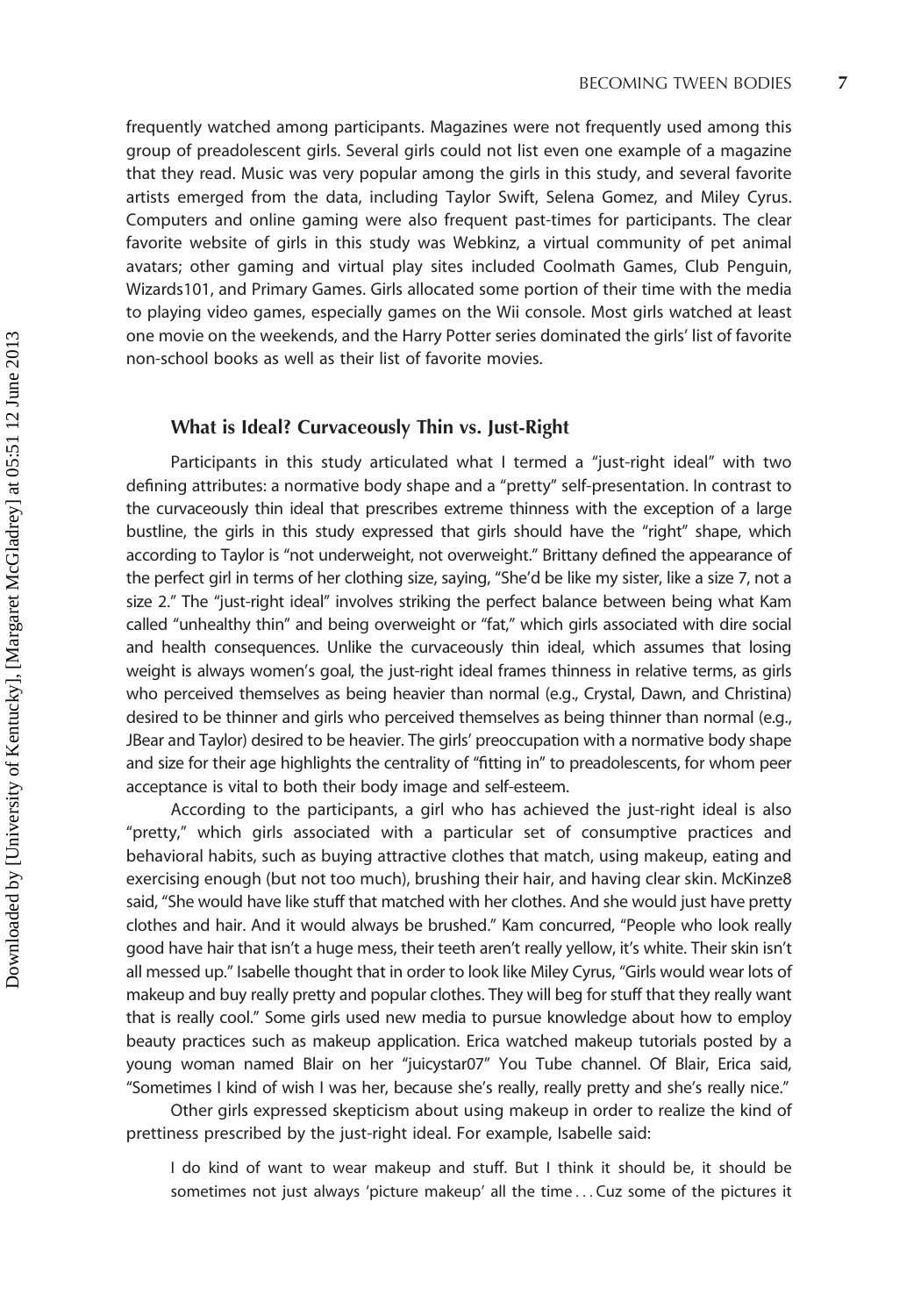looks like they've been in the bathroom for hours and hours, which is the way that my mom is every morning. And so I wish it kind of looked more, like, natural.

When asked why she thought girls and women in the media wear so much makeup, Cupcake said, "so they can have more people that like them. So they can be more popular and more famous," which she claimed was completely unnecessary and distasteful. Similarly, Rose observed that women in the media wear makeup "because people think makeup is pretty. The women try to look pretty. And like, all the hair product commercials make their hair look really perfect so that people will buy the stuff." Therefore, the issue is not whether girls are aware of the consumptive practices and behavioral patterns required to emulate the just-right ideal, but rather the extent to which they accept or reject these practices as mandates for the production of their own body-images.

#### Disney Girls and Manufacturing the Tween Beauty Market

The girls were instructed to create a collage of pictures of any women and girls they saw in print or digital media in any way they chose. However, with few exceptions, participants used this creative freedom to reproduce images of Tween starlets rather than pursue creative experimentation with non-normative images of women. This result had nothing to do with girls' familiarity with PowerPoint and the Internet; many of the girls stated they enjoyed using computers in their free time, and several reported having You Tube channels and personal websites. Only one girl elected to use traditional scissors and glue to create her collage, while the others seemed to relish the opportunity to experiment with PowerPoint.

During their follow-up interviews, girls typically reported that their processes of creating the collages involved thinking of their favorite celebrities and then finding pictures of them on the Internet by using image searches. Celebrities associated with The Walt Disney Company—Selena Gomez, Miley Cyrus, Demi Lovato, and Taylor Swift—dominated girls' relationships with media culture. The star most frequently featured in the collages was Selena Gomez, who was selected by eleven participants, while Miley Cyrus, Demi Lovato, and Taylor Swift were featured in eight, seven, and six of the participants' collages, respectively. Besides Lady Gaga (selected by 5 participants) and Michelle Obama (selected by 3 participants), the remaining celebrities selected for inclusion in the collages were affiliated with Disney or Nickelodeon channel programs.

The most prominent celebrities, Selena Gomez and Miley Cyrus, are both starlets produced by Disney and were often mentioned in the initial interviews as examples of what the perfect girl looks like. The girls strongly identified with all of these Disney-produced celebrities, particularly with Cyrus, to the extent that they described an almost parasocial relationship with Cyrus. Michelle said that out of all of the celebrities she featured in her collage, "She's the one I've known for like, even from when I was younger, I knew her, like. And so whenever I think of her, it's kind of like I've known her for so long, even though I haven't met her in person. It feels like it! It feels like we're friends, kind of." The fact that Gomez and Cyrus were both 18 years old at the time of data collection supports Cook and Kaiser's (2004) notion that the Tween market is characterized by anticipatory enculturation to teenagerdom. As Zollo (1999) stated, advertisers often use older teen actors with whom both younger children and older teens will identify to reach Tween audiences.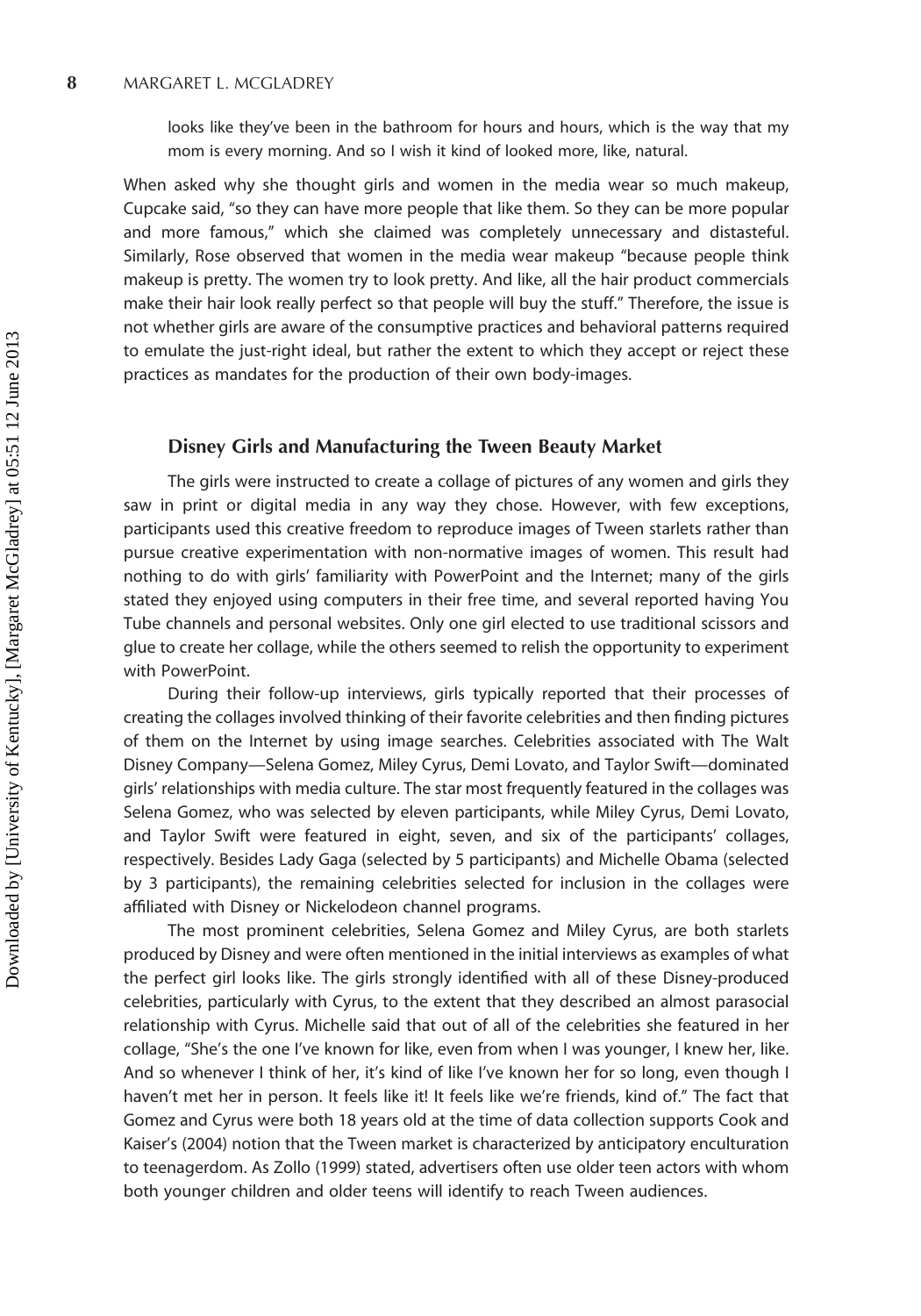The next-most frequently featured celebrity was Lady Gaga, who appeared in five of the participants' collages. Lady Gaga represented an intriguing media figure for the girls; although a couple of them (Crystal and Lovie) gravitated toward her avant-garde style, the other three girls who placed her image in their collages seemed to do so in order to illustrate a contrast to the normative just-right ideal, claiming that Lady Gaga used "being weird" to get attention. For instance, Fish included a picture of Lady Gaga wearing the infamous "meat" dress in her collage and discussed it in one of her email diaries, in which she said that she thought Lady Gaga was "shocking so you will be interested to try her music." Similarly, Cupcake said that Lady Gaga's hair and makeup look "weird" and that if she could, she would change her appearance to look like "a normal person." Fish's collage clarified the distinction between the just-right ideal and Lady Gaga's deviant "weirdness," as Lady Gaga appeared side-by-side with the girls Fish said are her favorite celebrities, Gomez and Swift. These instances in which girls policed the appearance of a celebrity who flouted normalcy indicate their keen understanding of the contours of the just-right ideal.

The three Black/African-American girls who created photo collages (Crystal, Cupcake, and Christina Morgan) seemed inclined to place images of strong Black/African-American women in their collages in addition to images of Tween celebrities. Although Gomez is half Mexican-American and half Italian-American and Lovato's mother is Mexican-American, they seem to represent what Hasinoff (2008) called the "neutral brownness" of mixed-race media figures, which renders race superficially visible but politically and structurally invisible and transforms racial identity into a malleable commodity that can be manipulated in marketing contexts. The neutral brownness of the Disney Girls did not seem to provide Black/African-American participants with satisfactory representations of women in the media, as they supplemented images in their collages of the Disney Girls with Black/African-American celebrities; Christina Morgan said that the Black/African-American women in her collage were "educational. Because they all have a simple reason in what they're trying to change for people and what they're trying to prove ... The picture right here [of actress Angela Bassett] tells that we are strong and we can show it." This observation confirms findings in psychological literature (Moradi & Rottenstein 2007) that majority-minority cultural identity conflicts may moderate women and girls' internalization of the thin ideal, or for preadolescent girls, the just-right ideal.

### Becoming Celebrity Bodies

In addition to informing an explication of the identities of the figures featured in participants' collages, the follow-up interviews allowed participants to envision who these celebrities were beyond the images captured in their collages. The ZMET facilitated participants' exploration of becoming "celebrity" bodies and provided insight into how they imagined the lives of these paragons of celebrated girlhood. The ZMET also brought out alternative readings of images of women in the media that emphasized traits beyond the embodiment of the just-right ideal.

Participants seemed to understand the nature of the moments in time and space that were captured by the images of their favorite stars, clearly distinguishing between candid and posed pictures. When asked whether there were any photos she wanted to include in her collage but could not find online, Michelle responded, "I wanted to try to find one that was out of that, not, just like them walking around .... I couldn't really find one. They're mostly just from photo shoots." Of the slide from her collage, Isabelle said, "I think that the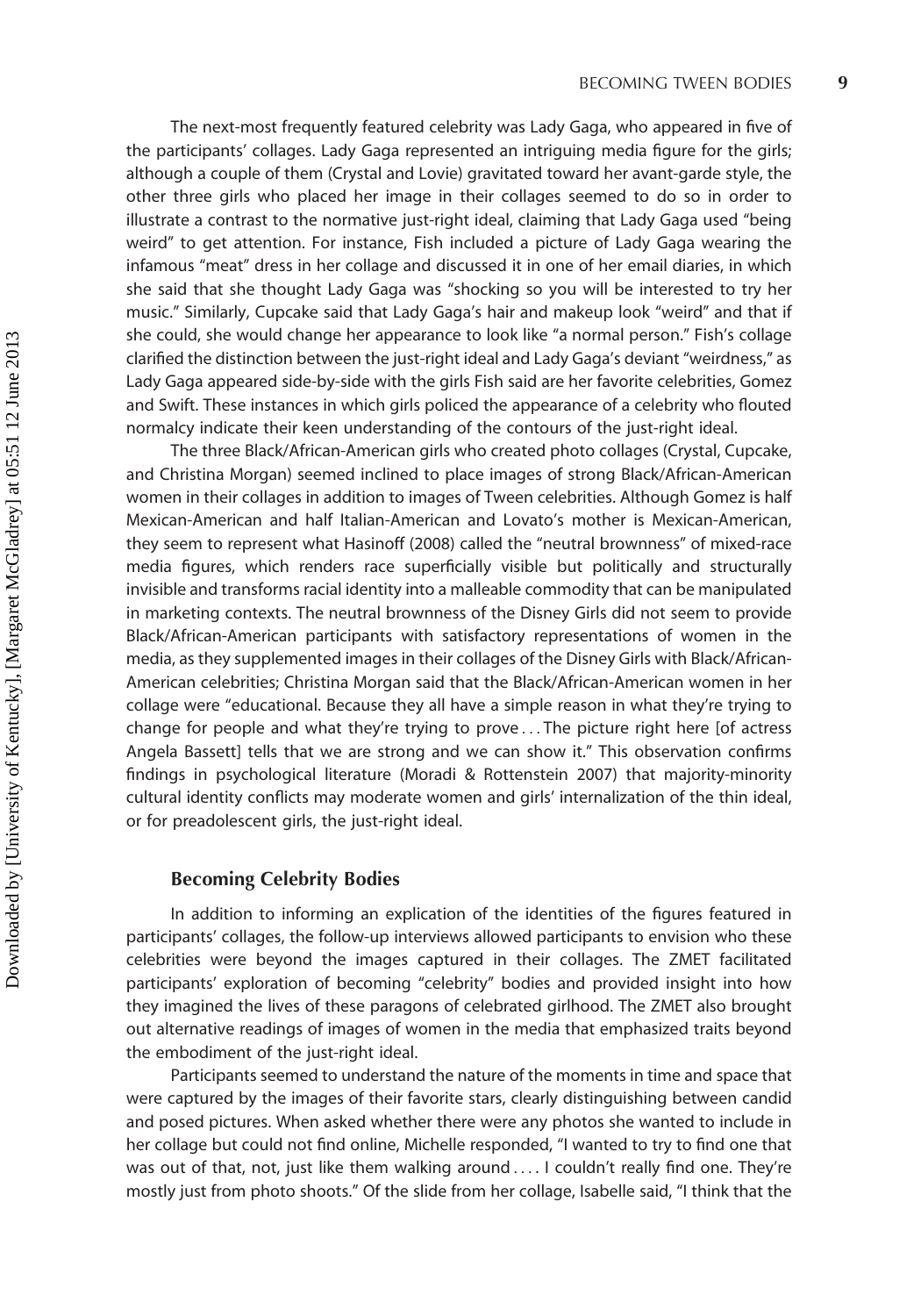one of Miley with the microphone [in the center of the collage at left], she was posing for the picture. And I think the one of her before [at right], she was more of, there was thousands of people, and she just picked one way [to look]." Isabelle said that both images of Cyrus depict her wearing "picture makeup," which Michelle described as when "you have to wear makeup because it looks good on the cameras and things." Lizzy observed that celebrities wear "picture makeup," special clothes, and well-coiffed hairstyles "cuz maybe their producers think if they're not absolutely perfect, nobody will want to see the movie or buy the products." Although many of the girls expressed a preference for more "natural," candid pictures, they were well-versed in the contexts in which images of their favorite stars were captured, easily distinguishing between images derived from staged photo shoots, red-carpet events, and paparazzi snapshots.

Some participants also saw these starlets' appearances as aspirational for girls their age, motivating them and their peers to purchase products promoted by these celebrities. Crystal explicitly correlated the just-right ideal with the ability to purchase products, acknowledging that stars "get the stuff that they want ... pretty clothes and pretty hair and shoes and they wear all kinds of makeup. Here, we just have clothes and shoes. Not the type of clothes they have." Conversely, women who appear "ugly" and deviate from the justright ideal were seen by Kam as lacking the resources required for adequate self-care; of her slide entitled "Ugly People in the Media," (Figure 1) Kam said, "Probably this one has no money. That one probably has no money, neither does that one. Look at it! Eww! Can't even tell what gender that thing is." Isabelle and her friends gave each other makeovers to look



FIGURE 1 Kam's Collage of ugly people in the media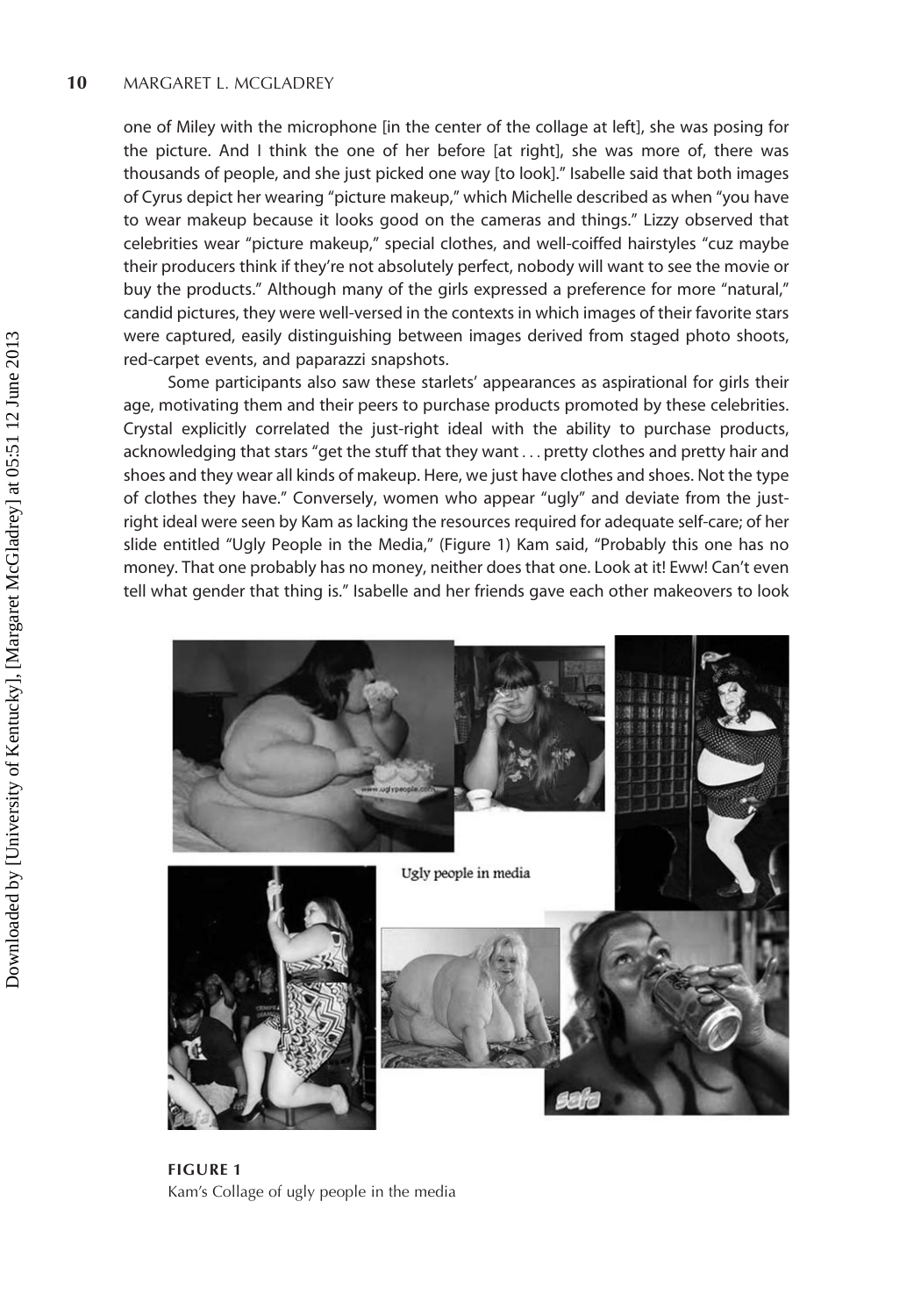more like Gomez and Swift, and she thought that Cyrus's clothing line was very popular among girls her age, stating, "The brand Miley Max is similar clothes that she [Cyrus] wears, and I saw the rack [at the store], it had like one skirt left! There is sometimes a full rack, but usually you can see that it's kind of picked over." Isabelle thought if a person were to give one of her friends who "adores" Swift a thousand dollars, "I think she might spend it all on Taylor Swift stuff." In addition to selling apparel, stationery, music, dance videos, and electronic products (Manila Bulletin, 2008), Cyrus also promotes the Hannah Montana perfume. Swift's position as a Cover Girl cosmetics spokesmodel exemplifies Tweens' anticipatory enculturation into consumption of cosmetics products. One of Swift's first print ads for the company announced that she is "introducing the next generation of beautiful!" laying bare the brand's intention to introduce a new generation of young consumers to Cover Girl via one of their favorite celebrities.

Although participants could clearly envision what it might be like for a girl to be as famous as Gomez or Cyrus, their feelings about this lifestyle were mixed. Some girls voiced envy, such as Kam, who said, "You'd have a lot of money and a lot of fans and a lot of good things in life. Like life would be so easy and happy." Isabelle and her friends wanted to learn how to become celebrities from their idols; "We want to meet them and see how they became famous and how we can become famous just like them. Because we want to be famous, too. Like, we made this video on my iPod where we're going to pretend like we're famous people." Although many of them idolized and followed the celebrities they pictured in their collages as fans, Michelle, Taylor, Melody, Rose, Lovie, Natasha, JBear, and Cupcake voiced reservations about subjecting themselves to the kind of scrutiny that they saw as accompanying celebrity status. For example, Melody thought that fame would be tough to navigate, saying, "I think it would be kind of hard because there's people all around trying to get to you. And um, you don't know if somebody's your friend or not." In this way, participants associated starlets' embodiment of the just-right ideal with the unrelenting presence of the panoptic gaze, which closely resembles the notion of governmentality, in that celebrities must internalize the other's gaze so that they can remain ever-vigilant over their appearances and actions.

In addition to the unconventional images featured in the collages of Black/African-American participants, a handful of girls chose to depict alternative visions of how girls and women in the media appear by highlighting characteristics besides fame and normative ideals of beauty. Entirely eschewing images of the Disney Girls, Rose created a collage (Figure 2) that depicted women and girls who were dressed modestly and who did not wear too much makeup. Rose said, "It was hard to find pictures of women in the magazines that were modest. So what I did if it wasn't modest, I cut off the part that wasn't modest, like here [points to a picture of a woman whose headshot was cropped at the neck]." Rose's selection of images critiqued the notion of the just-right ideal by rejecting the beauty practices required to attain it. Other girls such as JBear challenged the just-right ideal by selecting what she called "natural" images of women who are famous for what they do rather than how they look, including Jane Goodall, Michelle Obama, and Serena Williams.

A few of the girls who included alternative images expressed frustration about the limited diversity of women and girls represented in the media. Christina's stated purpose in creating her collage (Figure 3, which she entitled "My Women/Girls/Babies Collage") was to "show how every single girl in this picture is different from the other girls in the picture." Each slide in Christina's PowerPoint featured women of different ages, races, and body shapes. According to Christina, "They [the media] just show girls who are ordinary ... how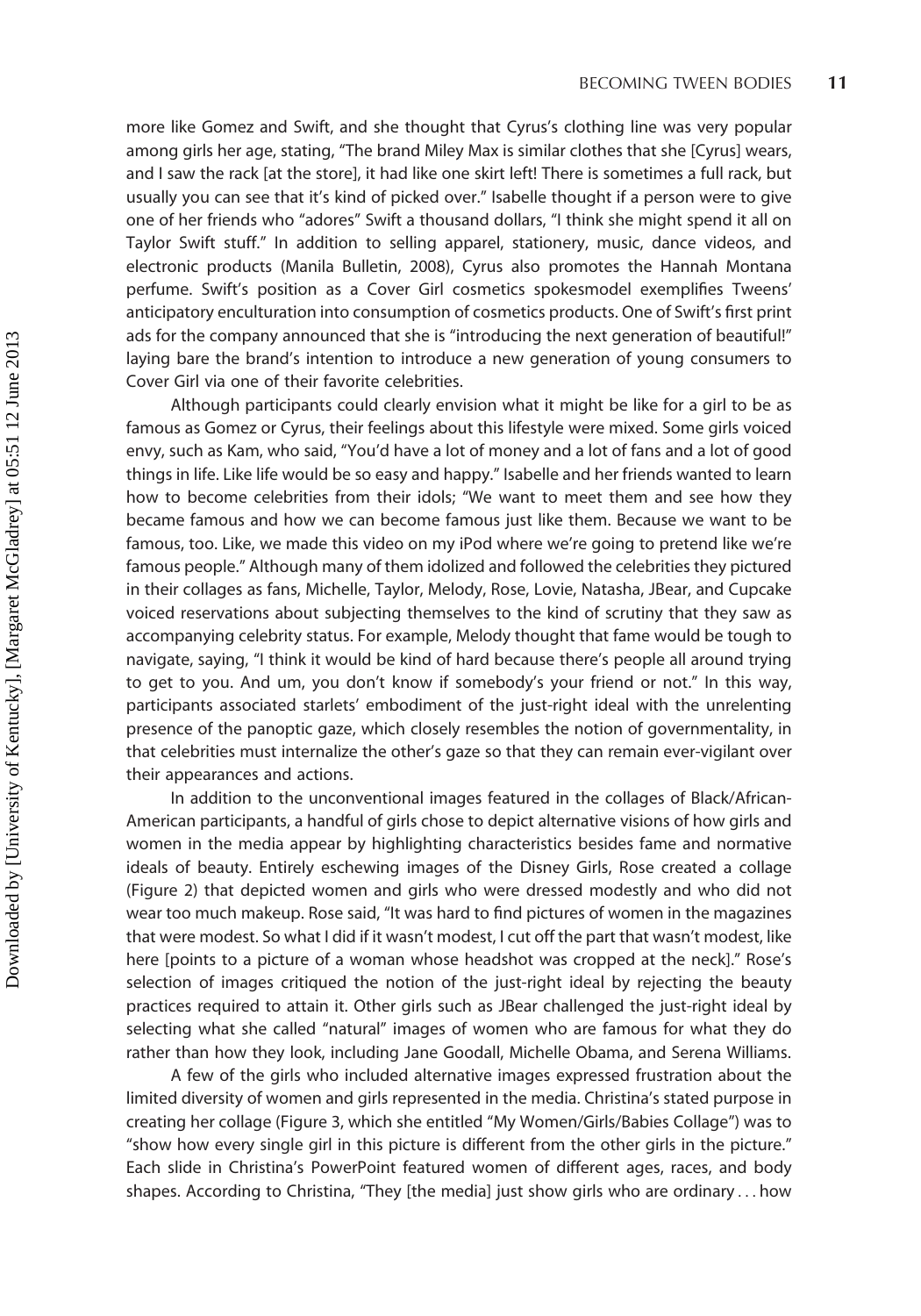

FIGURE 2 Rose's Collage

she can be pretty and stuff, but they actually don't show the girls who are different and who could be ugly and stuff. They don't really show that."

Although Christina expressed feeling as though she needed to lose 70 to 80 pounds at the beginning of the study, through her creative analysis of mediated imagery of women, she gained more comfort with looking different from other girls at school who teased her about her weight:

Well, actually it [participating in the study] did kind of have a big impact on me because talking about it in my diaries and then actually doing my collage, it changed. Because how people were teasing me, because how I was bigger than them, I kind of didn't really worry about that anymore, because they, I mean, even though I look different than them, I'm not different. So I really didn't care about what they were saying. I kind of just ignored what they said. It actually had a really big impact on it.

Christina arrived at this insight of her own accord, as the email diary questions and collaging task did not involve any specific media literacy pedagogies aside from asking girls to write about and illustrate how they viewed women and girls in the media. However, the responses of Rose, JBear, and Christina to the collaging task suggest that fostering girls' engagement in media criticism can help them explore the interactions between body and image that constitute the process of becoming bodies, giving them permission and creative space to question what kinds of girls are omitted from the media's narrow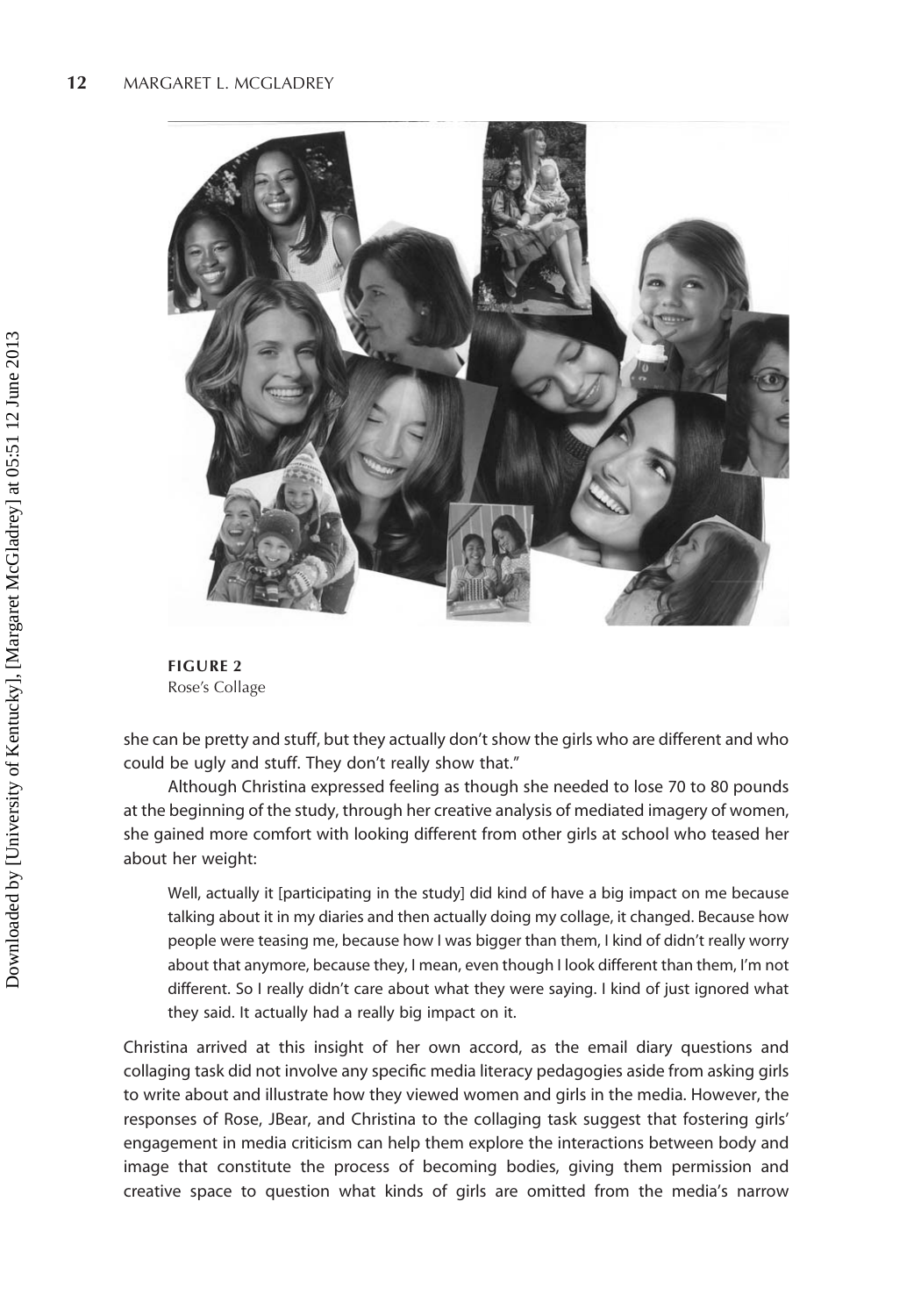

FIGURE 3 Christina Morgan's Collage of women, girls, and babies

conception of celebrated girlhood and to consider what the lives of these idealized girls are like beyond the moments in time captured by the camera.

## The Perceived Consequences Associated with (Failing to) Attain the Just-Right Ideal

The participants in this study linked very tangible benefits to the achievement of the just-right ideal by girls and women in the media. In their email diaries, girls were asked to discuss what would happen if a girl looked more like the woman portrayed in the picture they had selected. Of a girl pictured in an image she had selected, Michelle said, "Her life would change because she would make a lot of money. People would treat her differently because she is famous." Isabelle thought that if a girl were to look more like a depiction of Cyrus, "her life would change totally because she would look so pretty and maybe even famous, so she would probably be swarmed by a bunch of people." In her critique of an image of a woman she perceived as wearing "too much" makeup, Cupcake thought that "her life would change. People would treat her more differently than anyone else. They would give her more things and they would treat her really nice by doing what she asked." Erica believed that a girl who looked more like a picture of Gomez that she had chosen to focus on in her email diary "would maybe become more popular or feel better about herself. She might be a happier person from then on out." In this way, Erica translated the social approval and popularity a girl would gain from looking like Gomez into higher self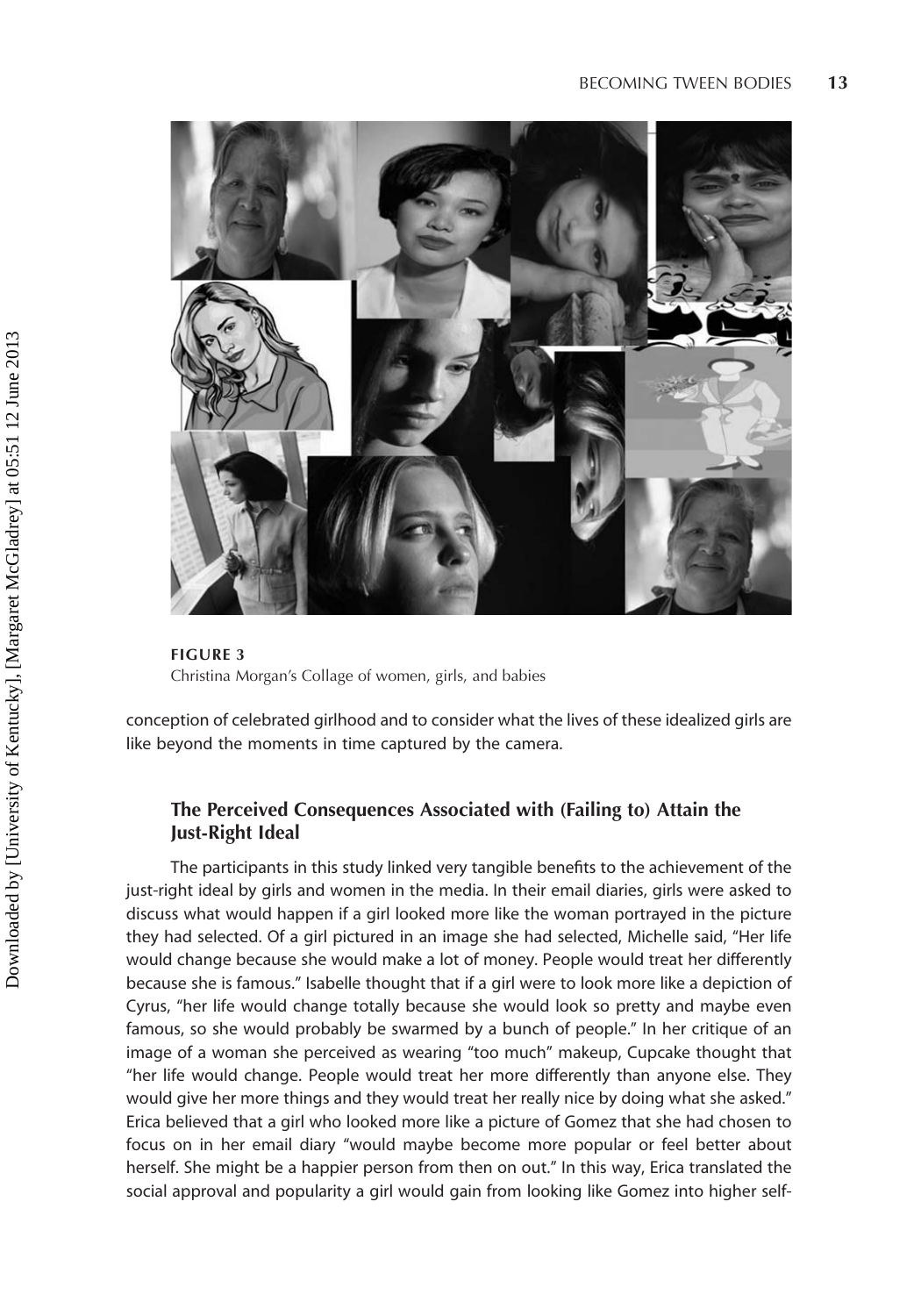esteem and greater happiness. Both Cupcake and Kam felt as though a woman or girl who subscribed to beauty practices such as wearing makeup and "fancy" clothes would be rewarded with subservience from those around her and attention from boys. It must be noted that girls in the study typically associated approval from boys with acceptance and social capital within their social circles because girls with boyfriends were seen to be more mature and popular than their peers; none of the girls discussed having had a boyfriend at this age.

Understanding girls' interpretations of how celebrities benefit from attaining the justright ideal is instructive, but it is only through eliciting information from girls about the ramifications of others' judgments of their own embodiment of the just-right ideal that we can see how this anticipated evaluation influences their everyday experiences. Two participants regularly encountered harassment from peers based on their body shapes; Crystal was teased for being what her peers at school perceived as larger than the just-right ideal, and JBear was teased for being what her peers at school perceived as smaller than the just-right ideal. As Crystal described her harassment, "I wish I could be thinner so that people wouldn't talk about me no more and so that I could look good and wear my clothes and not like another type of size ... They say, 'Look at her and how she looks.'" Even though she was tormented for being what her peers perceived as too thin rather than being too heavy, JBear's description of her harassment by peers resonated with Crystal's:

Sometimes I wish that I could be a little, I could have a little more meat on my bones...One time, during school, I was running laps around our track because I have to run two laps before I can go out on the playground, and um, this big group of girls came over and they grabbed me, and they grabbed my arms, and they started saying 'Look how skinny she is!' and they started making fun of me.

In this way, the discursive contexts of JBear and Crystal's social networks reinforced the influence of the just-right ideal, redoubling its authority in the girls' media and interpersonal environments.

Although from JBear's experience, it is apparent that some girls are ostracized for being thinner than the just-right ideal, the most pernicious punishments were linked to being heavier than the just-right ideal, as girls perceived both physical and social consequences to result from overweight. Several of the participants have learned about the health problems related to obesity from their health and physical education teachers. Echoing several girls, Michelle said, "I don't want to be overweight... because like what I learned in PE class, a lot of people who are overweight, they don't have as long of a life. They can get like sicknesses like diabetes easily." For some girls, then, the stigma associated with being overweight stems from an aversion to the health problems associated with obesity that they have learned about through direct observation and from school health curricula.

However, for more participants, the negative consequences linked to being overweight were far more social than physical in nature, as girls perceived those who are overweight as being subject to intense scrutiny and judgment from their peers. Melody poignantly described the social stigmatization from which she perceived overweight students at her school to suffer when she explained that she does not want to be too overweight "because, um, it's harder to be yourself and people could judge you and you can't do all of the things that you would want to do ... They [other kids] just, they're not really their [overweight kids'] friends as much as they could be. And uh, they don't get to, like, have as many opportunities as some people." Several of the girls related stories of kids at their school who had been ostracized because of their weight; of overweight students at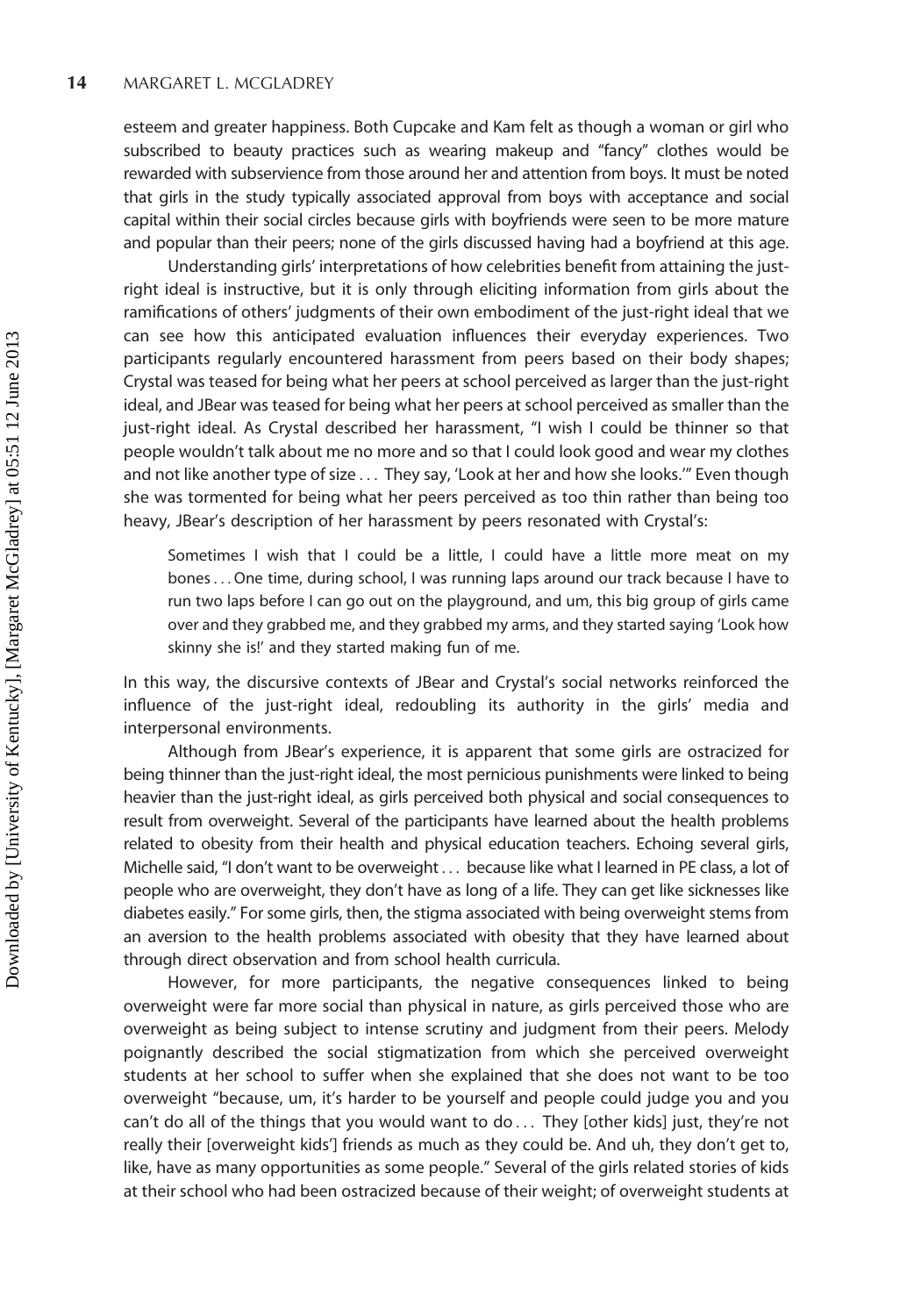her school, Christina said that other kids are "mean to them, and they don't treat them very nice." Lizzy thought, "People would probably like them [overweight kids] if they lose weight...One girl is like really, really tall, and she's a little overweight, and some people don't really like her." Stacy simply said, "I don't want to be fat. I want to be thin, like everybody else." Stacy's comment reiterates the importance to preadolescent girls of achieving and maintaining a normative body shape, as stigma among one's peer group results from failing to look like "everybody else."

## **Conclusions**

The pervasive just-right ideal and the Disney Girls who embody it are problematic for several reasons. First, the just-right ideal prescribes rigidly defined standards of body shape and prettiness that limit girls' perceptions of what it means to look like a "normal girl." Although it might be comforting to assume that because girls do not necessarily aspire to the curvaceously thin ideal they are less susceptible to body dissatisfaction, girls' adherence to the delimitations of the just-right ideal must be policed with equal vigilance and discipline, lest they suffer the social and physical penalties they attributed to failing to achieve it. The curvaceously thin and just-right ideals are similarly restrictive; the only difference is what range of body weight their narrow delineations define as normative. Second, the prettiness mandated by the just-right ideal demands the anticipatory enculturation of preadolescent girls to adult beauty practices and purchases, from cosmetics and clothing to hair styling and skin treatments. Participants understood that attaining the prettiness personified by the Disney Girls requires the use of beauty products, and several participants already actively experimented with makeup by performing makeovers on their friends to emulate the appearances of their favorite celebrities. Finally, the just-right ideal embodied by the Disney Girls models self-objectification, as participants' imagination about what it might be like to be famous centered on how the panoptic gaze of the paparazzi and fans trained upon the Disney Girls must constrain the lives of their favorite celebrities. For the participants, achieving celebrity girlhood status was closely connected to being monitored by fans and foes alike.

Although girls who articulated greater levels of criticism toward mediated imagery also expressed less interest in consuming beauty products, even girls who admired celebrities embodying the just-right ideal voiced reservations about the lifestyle they associated with the Disney Girls. This continuum of interpretation complicates binary notions of how preadolescent girls either accept or reject media texts and images. Preadolescent girls participating in this study enjoyed media images while also expressing criticism of those media and uncertainties about integrating the beauty practices mandated by those media into their own body images. These preadolescent girls understood the expectations prescribed by mediated anticipatory enculturation, but they were not yet fully invested in or able to enact beauty practices in their lives. This liminal stage of development between preadolescent girls' understanding and manifestation of the just-right ideal is fruitful ground for future research, education, and conversations within families and social groups about beauty, body image, and the media.

#### ACKNOWLEDGEMENTS

The author acknowledges the assistance of the Girl Scouts of Kentucky's Wilderness Road Council in recruiting and providing incentives to participants in this study.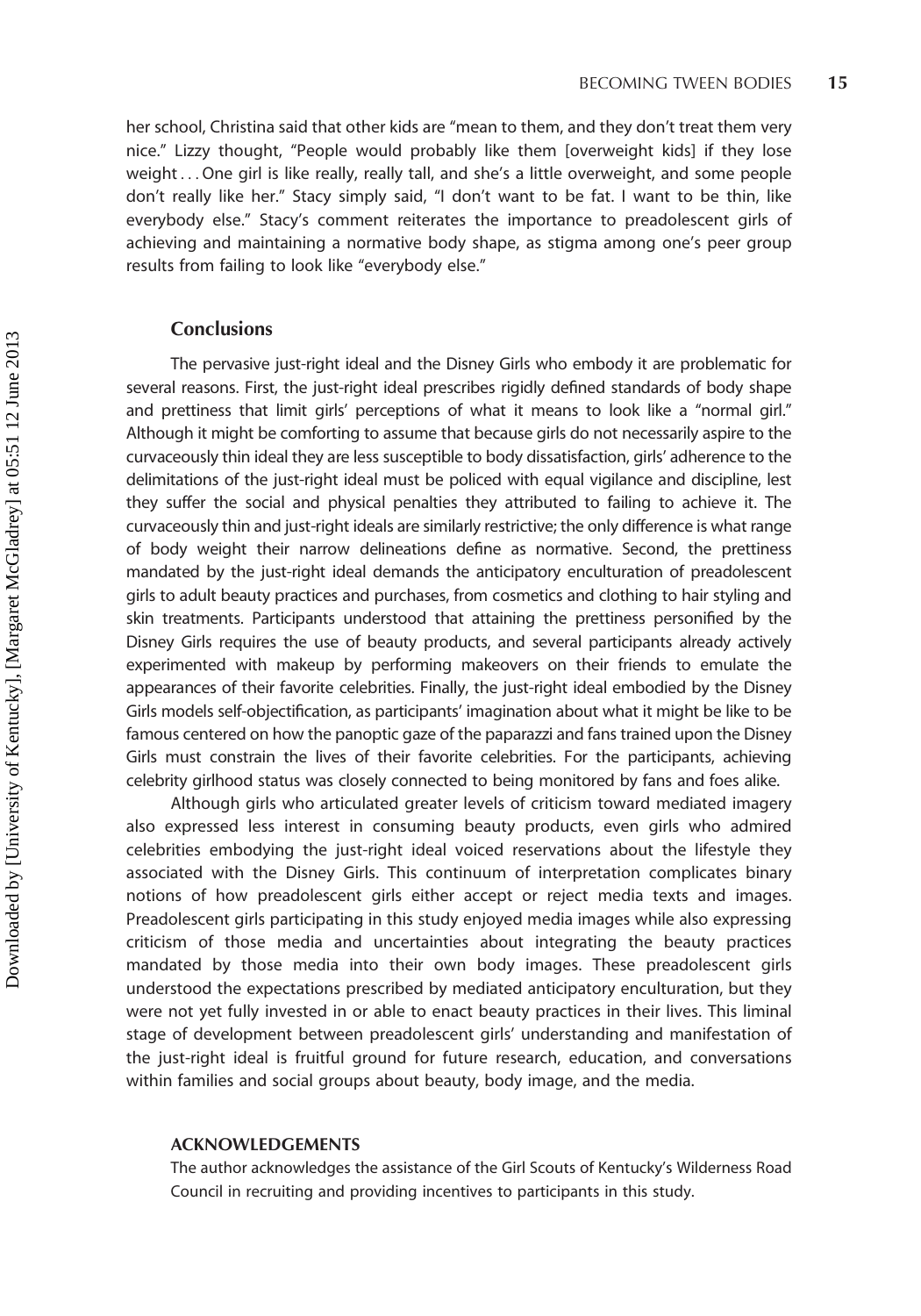#### **REFERENCES**

- Aubrey, J. S., Henson, J. R., Hopper, K. M., & Smith, S. E. (2009). A picture is worth twenty words (about the self): Testing the priming influence of visual sexual objectification on women's self-objectification. Communication Research Reports, 26(4), 271–284.
- Bettie, J. (2003). Women without class: Girls, race, and identity. Berkeley, CA: University of California Press.
- Bilec, M. M., Ries, R. J., Needy, K. L., Gokhan, M., Phelps, A. F., Enache-Pommer, E., & ... Sheane, C. (2009). Analysis of the design process of green children's hospitals: Focus on process modeling and lessons learned. Journal of Green Building, 4(1), 121–134.
- Bloustien, G. (2003). Girl making: A cross-cultural ethnography on the processes of growing up female. New York, NY: Berghahn Books.
- Chan, K. (2012). Pre-pubescent girls' evaluations of female images in Hong Kong media. Journal of Children and Media, 6(3), 384–399.
- Coleman, R. (2008). The becoming of bodies: Girls, media effects, and body image. Feminist Media Studies, 8(2), 163–178.
- Cook, D. T., & Kaiser, S. B. (2004). Betwixt and be tween: Age ambiguity and the sexualization of the female consuming subject. Journal of Consumer Culture, 4(2), 203–227.
- Coulter, R. A., Zaltman, G., & Coulter, K. S. (2001). Interpreting consumer perceptions of advertising: An application of the Zaltman Metaphor Elicitation Technique. The Journal of Advertising, 30(4), 1–21.
- Crain, W. (2011). Theories of development: Concepts and applications (6th ed.). Upper Saddle River, NJ: Pearson Education.
- Currie, D. H., Kelly, D. M., & Pomerantz, S. (2009). 'Girl power': Girls reinventing girlhood. New York, NY: Peter Lang.
- De Beauvoir, S. (1972). The second sex (H.M. Parshley, Trans.). Hawthorne, Australia: Penguin Classics (Original work published 1949).
- El-Bassiouny, N., Taher, A., & Abou Aish, E. M. (2008). The importance of character education for tweens as consumers. German University in Cairo Working Paper Series No. 11. Retrieved from March 20, 2010, [http://mgt.guc.edu.eg/wpapers/011bassiouny\\_taher\\_aish2008.pdf](http://mgt.guc.edu.eg/wpapers/011bassiouny_taher_aish2008.pdf)
- Finders, M. (1996). Queens and teen zines: Early adolescent females reading their way toward adulthood. Anthropology and Education Quarterly, 27(1), 71 –89.
- Fredrickson, B. L., & Roberts, T. A. (1997). Objectification theory: Toward understanding women's lived experiences and mental health risks. Psychology of Women Quarterly, 21(2), 173–206.
- Gill, R. (2007). Postfeminist media culture: Elements of a sensibility. European Journal of Cultural Studies, 10(2), 147–166.
- Hall, S. (2001). Encoding/decoding. In M. Durham & D. Kellner (Eds.), Media and cultural studies: Keyworks (pp. 166–176). Malden, MA: Blackwell.
- Hasinoff, A. A. (2008). Fashioning race for the free market on America's Next Top Model. Critical Studies in Media Communication, 25(3), 324–343.
- Harris, A. (2004). Future girl: Young women in the twenty-first century. London: Routledge.
- Harrison, K. (2001). Ourselves, our bodies: Thin-ideal media, self-discrepancies, and eating disorder symptomatology in adolescents. Journal of Social and Clinical Psychology, 3(20), 289–323.
- Harrison, K. (2003). Television viewers' ideal body proportions: The case of the curvaceously thin woman. Sex Roles, 48(5/6), 255–264.
- Hessler, R. M., Downing, J., Beltz, C., Pelliccio, A., Powell, M., & Vale, W. (2003). Qualitative research on adolescent risk using e-mail: A methodological assessment. Qualitative Sociology, 26(1), 111–124.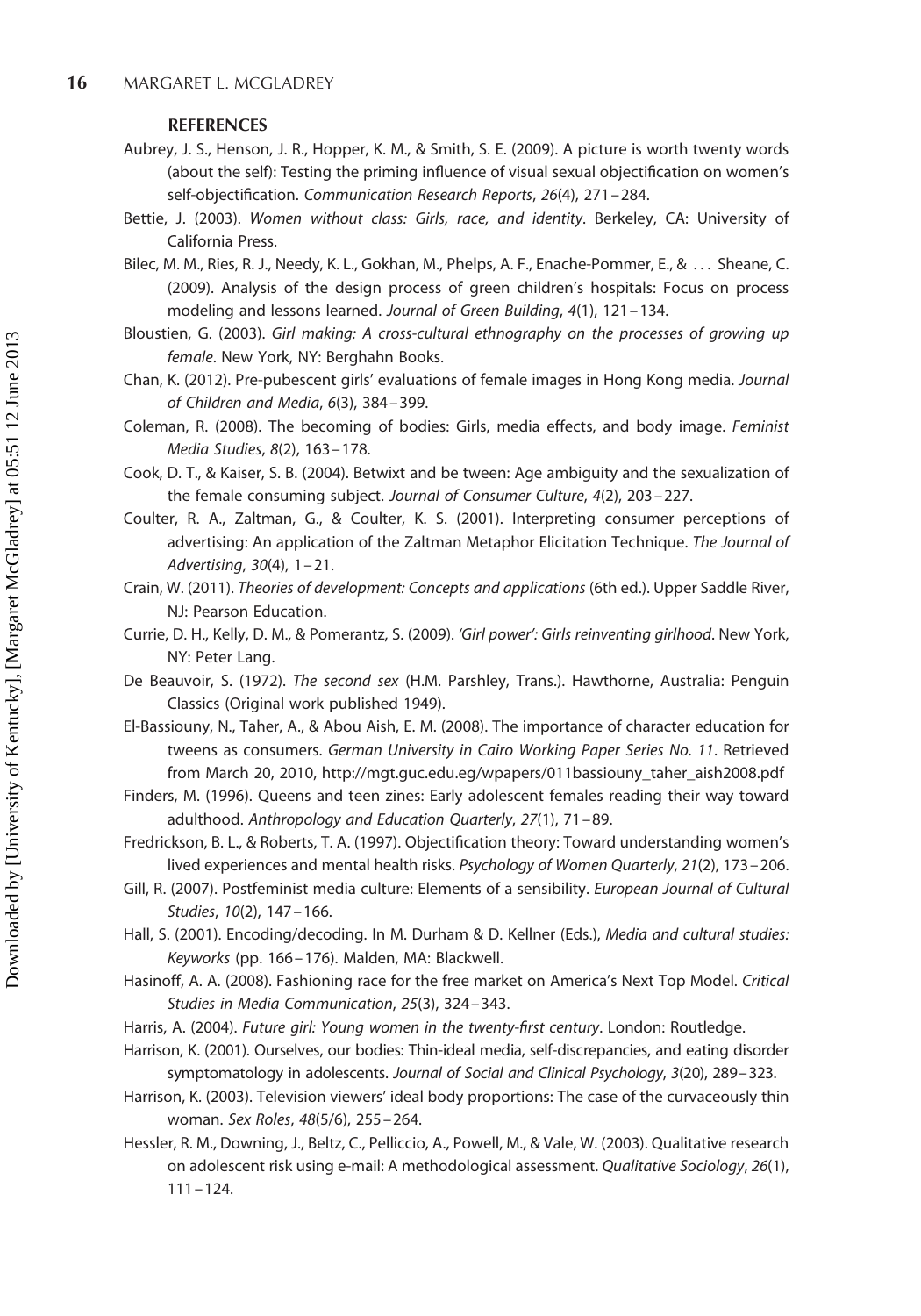- Levin, D. E., & Kilbourne, J. (2009). So sexy so soon: The new sexualized childhood and what parents can do to protect their kids. New York, NY: Ballantine Books.
- Levine, M., & Harrison, K. (2009). Effects of media on eating disorders and body image. In J. Bryant & M. B. Oliver (Eds.), Media effects: Advances in theory and research (pp. 490–516). New York, NY: Routledge.
- Lindberg, S. M., Hyde, J. S., & McKinley, N. M. (2006). A measure of objectified body consciousness for preadolescent and adolescent youth. Psychology of Women Quarterly, 30(1), 65 –76.
- Lindlof, T. R., & Taylor, B. C. (2002). Qualitative communication research methods: Second edition. Thousand Oaks, CA: Sage.
- Maloney, M. J., McGuire, J., Daniels, S. R., & Specker, B. (1989). Dieting behavior and eating attitudes in children. Pediatrics, 84(3), 482–489.
- Manila Bulletin. (2008, September 21). Disney conquers 'tween' market with 2009 franchises. Manila Bulletin. Retrieved from April 1, 2011, [http://findarticles.com/p/news-articles/](http://findarticles.com/p/news-articles/manila-bulletin/mi_7968/is_2008_Sept_21/disney-conquers-tween-market-2009/ai_n35384462/) [manila-bulletin/mi\\_7968/is\\_2008\\_Sept\\_21/disney-conquers-tween-market-2009/](http://findarticles.com/p/news-articles/manila-bulletin/mi_7968/is_2008_Sept_21/disney-conquers-tween-market-2009/ai_n35384462/) [ai\\_n35384462/](http://findarticles.com/p/news-articles/manila-bulletin/mi_7968/is_2008_Sept_21/disney-conquers-tween-market-2009/ai_n35384462/)
- Maxwell, J. A. (1998). Designing a qualitative study. In L. Bickman & D. J. Rog (Eds.), Handbook of applied social research methods (pp. 69–100). Thousand Oaks, CA: Sage.
- Mazzarella, S. (2005). Girl Wide Web: Girls, the Internet, and the negotiation of identity. New York, NY: Peter Lang.
- Mazzarella, S., & Pecora, N. (2007). Revisiting Girls' Studies: Girls creating sites for connection and action. Journal of Children and Media, 1(2), 105–125.
- McAllister, M. (2007). "Girls with a passion for fashion": The Bratz brand as integrated spectacular consumption. Journal of Children and Media, 1(3), 244–258.
- Moradi, B., & Rottenstein, A. (2007). Objectification theory and Deaf cultural identity attitudes: Roles in deaf women's eating disorder symptomatology. Journal of Counseling Psychology, 54(2), 178–188.
- Northrup, T., & Liebler, C. M. (2010). The good, the bad, and the beautiful: Beauty ideals on the Disney and Nickelodeon channels. Journal of Children and Media, 4(3), 265–282.
- Orenstein, P. (2011). Cinderella ate my daughter: Dispatches from the front lines of the new girliegirl culture. New York, NY: HarperCollins.
- Piaget, J. (1972). The psychology of the child. New York, NY: Basic Books.
- Pomerantz, S. (2008). Girls, style, and school identity. New York, NY: Palgrave Macmillan.
- Rose, S. (2008, May 2). Trends in tween cosmetics. Fashion Industry Today. Retrieved from April 1, 2011,<http://www.fashionindustrytoday.com/2008/05/02/trends-in-tween-cosmetics/>
- Sinton, M. M., & Birch, L. L. (2006). Individual and sociocultural influences on preadolescent girls' appearance schemas and body dissatisfaction. Journal of Youth and Adolescence, 35(2), 165–175.
- Swim, J. K., Hyers, L. L., Cohen, L. L., & Ferguson, M. J. (2001). Everyday sexism: Evidence for its incidence, nature, and psychological impact from three daily diary studies. Journal of Social Issues, 57(1), 31–53.
- Tammivaara, J., & Enright, D. S. (1986). On eliciting information: Dialogues with child informants. Anthropology & Education Quarterly, 17(4), 218–238.
- Tolman, D. L., & Porche, M. V. (2000). The adolescent femininity ideology scale: Development and validation of a new measure for girls. Psychology of Women Quarterly, 24(4), 365–376.
- University of Louisville Kentucky State Data Center. (2009). State Population Estimates. [Data file]. Retrieved from March 15, 2011,<http://ksdc.louisville.edu/kpr/popest/est.htm>
- Whiting, L. (2009). Involving children in research. Paediatric Nursing, 21(5), 32–36.